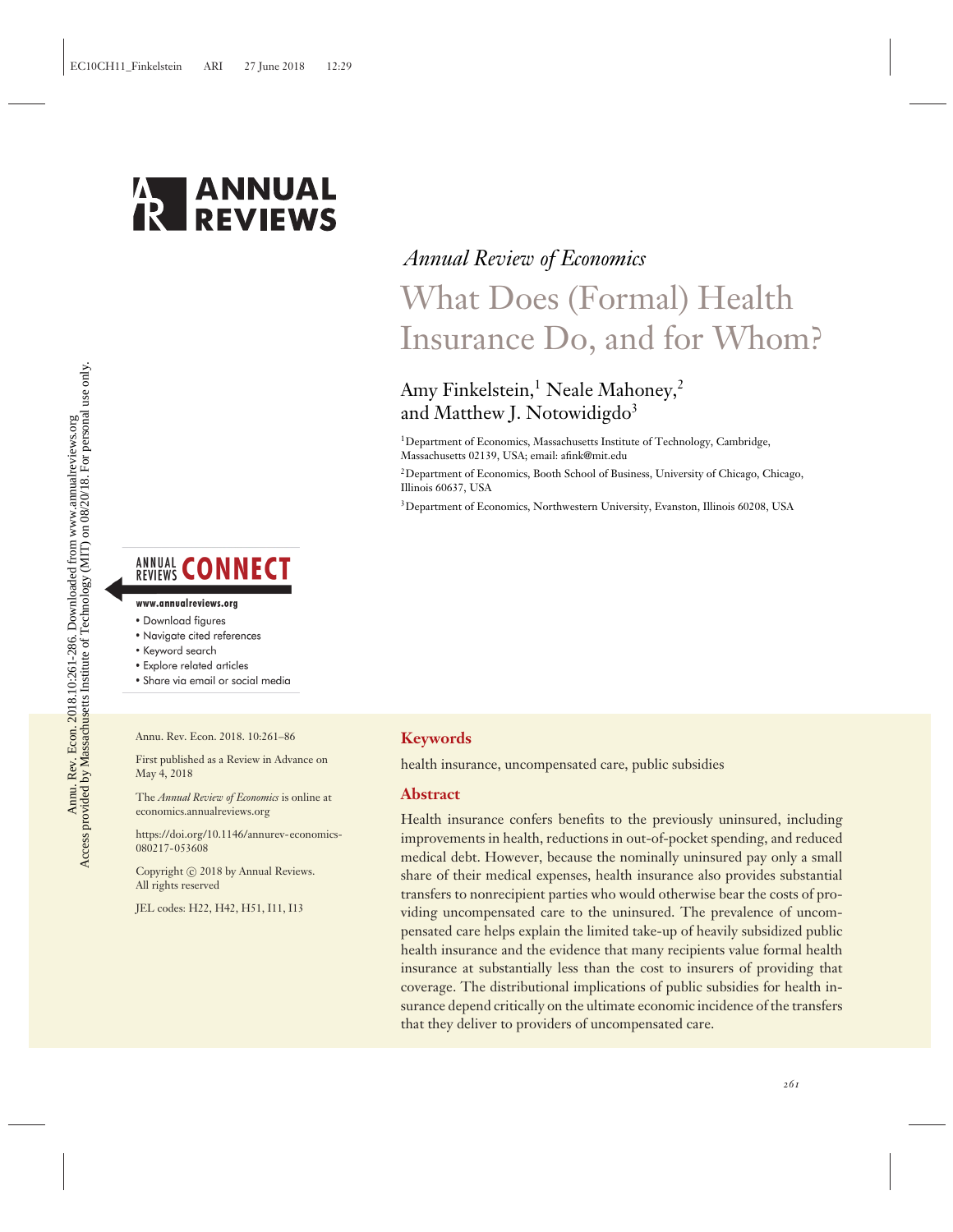#### **1. INTRODUCTION**

The US government heavily subsidizes health insurance. In 2013, the tax exclusion for employerprovided health insurance was the single largest federal tax expenditure (\$250 billion), and Medicare (\$550 billion) was the second-largest line item in the federal budget, behind only Social Security (Congr. Budg. Off. 2013, Natl. Cent. Health Stat. 2015). The 2010 Affordable Care Act (ACA) greatly expanded publicly subsidized health insurance for low-income adults through both heavily subsidized health insurance exchanges and state Medicaid expansions. Spending on Medicaid (at \$550 billion in 2015) dwarfs the size of the next-largest means-tested programs—food stamps (SNAP) and the Earned Income Tax Credit (EITC) (at \$70 billion each) (see US Dep. Agric. 2016, US Dep. Health Hum. Serv. 2015, US Intern. Revenue Serv. 2015). In this review we ask: What do publicly subsidized health insurance coverage expansions do and for whom?

Economics textbooks provide a clear answer: Health insurance helps recipients by allowing risk-averse individuals to smooth their marginal utility of consumption in the face of unanticipated, out-of-pocket medical expenses. Politicians echo this goal in their public statements. In enacting Medicare into law in 1965, President Johnson declared, "No longer will older Americans be denied the healing miracle of modern medicine. No longer will illness crush and destroy the savings that they have so carefully put away over a lifetime" (**[http://www.lbjlibrary.net/collections/selected](http://www.lbjlibrary.net/collections/selected-speeches/1965/07-30-1965.html)[speeches/1965/07-30-1965.html](http://www.lbjlibrary.net/collections/selected-speeches/1965/07-30-1965.html)**). At the signing ceremony for the Affordable Care Act in 2010, President Obama similarly declared, "We have now just enshrined, as soon as I sign this bill, the core principle that everybody should have some basic security when it comes to their health care" (**[https://obamawhitehouse.archives.gov/photos-and-video/video/president-obama-signs](https://obamawhitehouse.archives.gov/photos-and-video/video/president-obama-signs-health-reform-law#transcript)[health-reform-law#transcript](https://obamawhitehouse.archives.gov/photos-and-video/video/president-obama-signs-health-reform-law#transcript)**).

However, the history and politics of formal health insurance in the United States also suggest that the recipients of insurance are not the only important beneficiaries of this insurance. Since its inception, health insurance has conferred benefits to health care providers as well as patients. The first wide-scale formal health insurance plans in the United States, the Blue Cross hospital insurance plans, were created during the Great Depression to provide financial help not only to patients but also to the hospitals that served them. As one hospital executive from the time recalled, "I could remember the difficulties we had then, trying to keep our doors open... . People brought chickens in and meat to pay their bills. They would paint or do work around the hospital of some kind..." (Cunningham & Cunningham 1997, pp. 9–10). In more recent times, hospitals have been an important lobbying force for Medicaid expansions under the ACA and against their subsequent repeal, arguing that increases in the number of uninsured patients would be financially devastating (e.g., Goldstein 2016, Ollove 2013).

This review looks more rigorously at the claims behind these anecdotes. We show that the textbooks and the policy makers are certainly onto something: A compelling body of evidence shows that health insurance substantially reduces the risk to the recipient of having large out-ofpocket expenditures; it also conveys other benefits to recipients, including improved health and reduced medical debt. However, there is also growing evidence that a substantial share of the benefits from expanding formal coverage accrue to the health care providers and other parties who would otherwise bear the costs of providing uncompensated care to the uninsured. This is because the uninsured pay only a small fraction of their health care costs, on the order of one-fifth to one-third of their medical expenditures.

We then discuss some positive and normative implications. Substantial implicit insurance for the uninsured can explain low take-up of even heavily subsidized insurance on state and federal health insurance exchanges. It can also explain evidence showing that the low-income uninsured would be worse off if they had to finance the cost of their formal insurance through lump-sum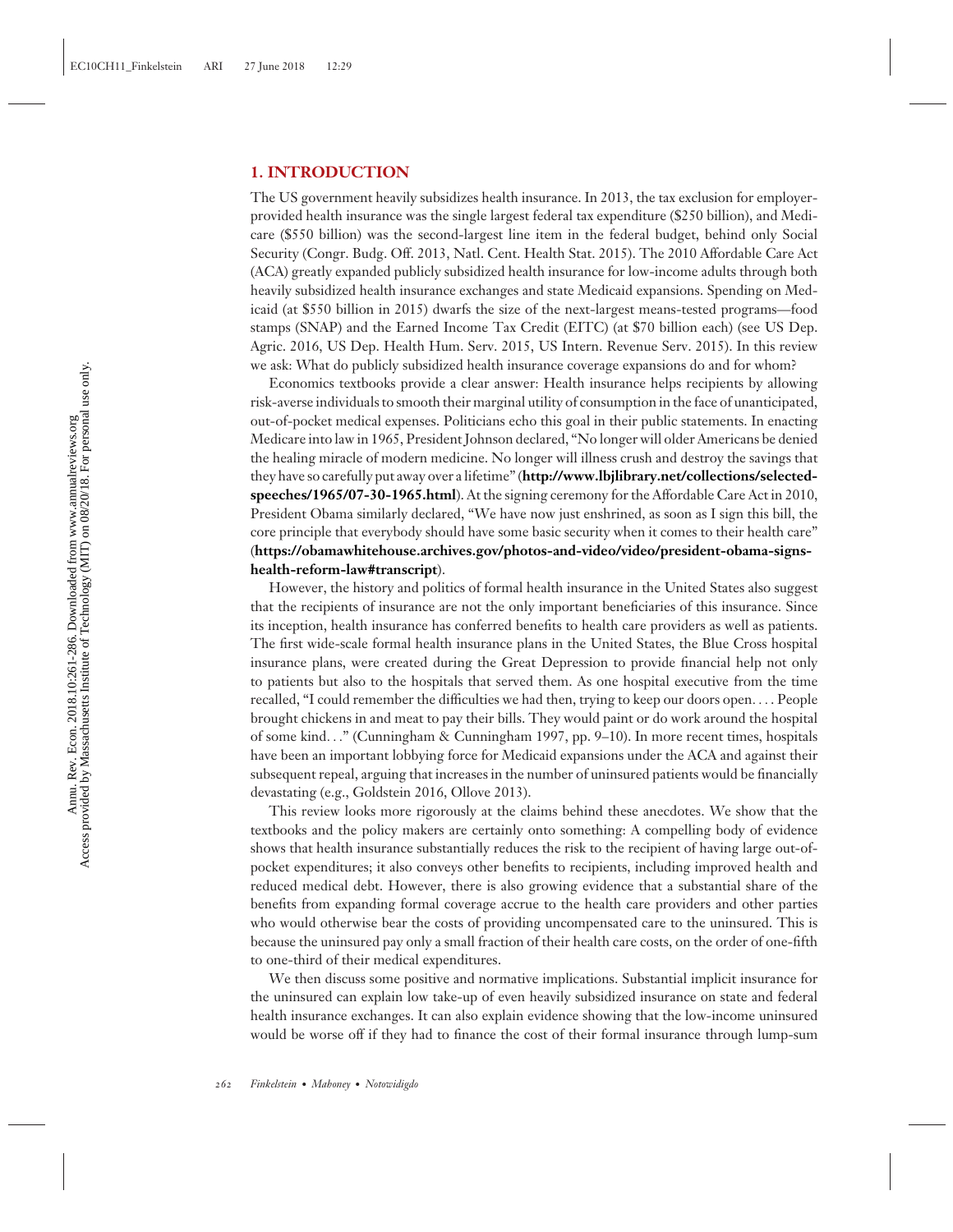taxes. Finally, implicit insurance suggests that public subsidies for low-income individuals' health insurance involve large transfers not only to the newly covered low-income individuals themselves, but also to those who previously bore the costs of their implicit insurance. What the ultimate economic incidence of these transfers is to nonrecipients is an important, challenging, and as yet largely unanswered question. However, the possibility that these nonrecipient beneficiaries may come from a very different part of the income distribution than the low-income recipients raises important questions about the distributional implications of publicly subsidized health insurance.

The review proceeds as follows. In Section 2, we lay out a (fairly standard) stylized framework for analyzing health insurance and define several empirical objects that are the focus of the subsequent discussion. In Section 3, we discuss the descriptive evidence of the impact of health insurance on recipients and nonrecipients. In Section 4, we discuss estimates of recipient willingness to pay for formal insurance, as well as positive and normative implications of these estimates. The final section offers some concluding thoughts and directions for further work.

#### **2. A FRAMEWORK FOR ANALYZING HEALTH INSURANCE**

#### **2.1. Setup**

We consider a two-period model. In the first period, a risk-averse, expected-utility-maximizing individual facing a stochastic distribution of health outcomes makes a decision of whether to purchase formal health insurance *f* or remain uninsured, which we denote by the insurance contract *u*. In the second period, the individual observes their realized health outcome and makes an optimal decision of how much medical care to consume and how much of the medical costs to pay out of pocket; the rest is left as unpaid debt. This is a standard framework (e.g., Cardon & Hendel 2001, Einav et al. 2013) with the added feature that, as do Dobkin et al. (2016), we let individuals choose not to pay some portion of their medical bills. We do this because unpaid medical bills are an empirically important phenomenon that is affected by insurance coverage. For simplicity, we approach the problem from the perspective of a representative individual. We briefly discuss individual heterogeneity at the end of this section.

We start by discussing the first-period choice of insurance coverage and then turn to the second-period utilization decision.

**2.1.1. Insurance choice.** In the first period, the individual knows their income *Y* and the distribution of health shocks that they face  $F_{\lambda}$ .<sup>1</sup> The insurance contract *j* is characterized by an enrollee premium  $\pi_j$  and an out-of-pocket price  $p_j$  that the individual faces for medical spending. We let  $p_j \geq 0$ , with  $p_j = 0$  denoting full coverage of medical spending and  $p_j = 1$  denoting no coverage of medical spending under the negotiated discounts that characterize formal insurance coverage. We denote the amount the individual owes out of pocket by  $p_jm_j$  and the amount the individual pays out of pocket by  $x_j = p_j m_j - d_j$ , where  $d_j$  is the amount of unpaid medical debt they choose not to pay today (although they may end up repaying some of this debt in the future as debt collectors try to recover the unpaid medical debt).

We consider the choice between two contracts:  $(p_f, \pi_f)$  and  $(p_u, \pi_u)$ . It is natural to normalize  $\pi_u = 0$ , although we can think of a health insurance mandate as setting  $\pi_u \geq 0$ . Importantly, we

<sup>&</sup>lt;sup>1</sup>It is standard to assume that the arrival of health shocks  $F_\lambda$  is unaffected by insurance. However, this ignores the possibility that insurance coverage might discourage the individual from undertaking nonmedical investments in health (Ehrlich & Becker 1972).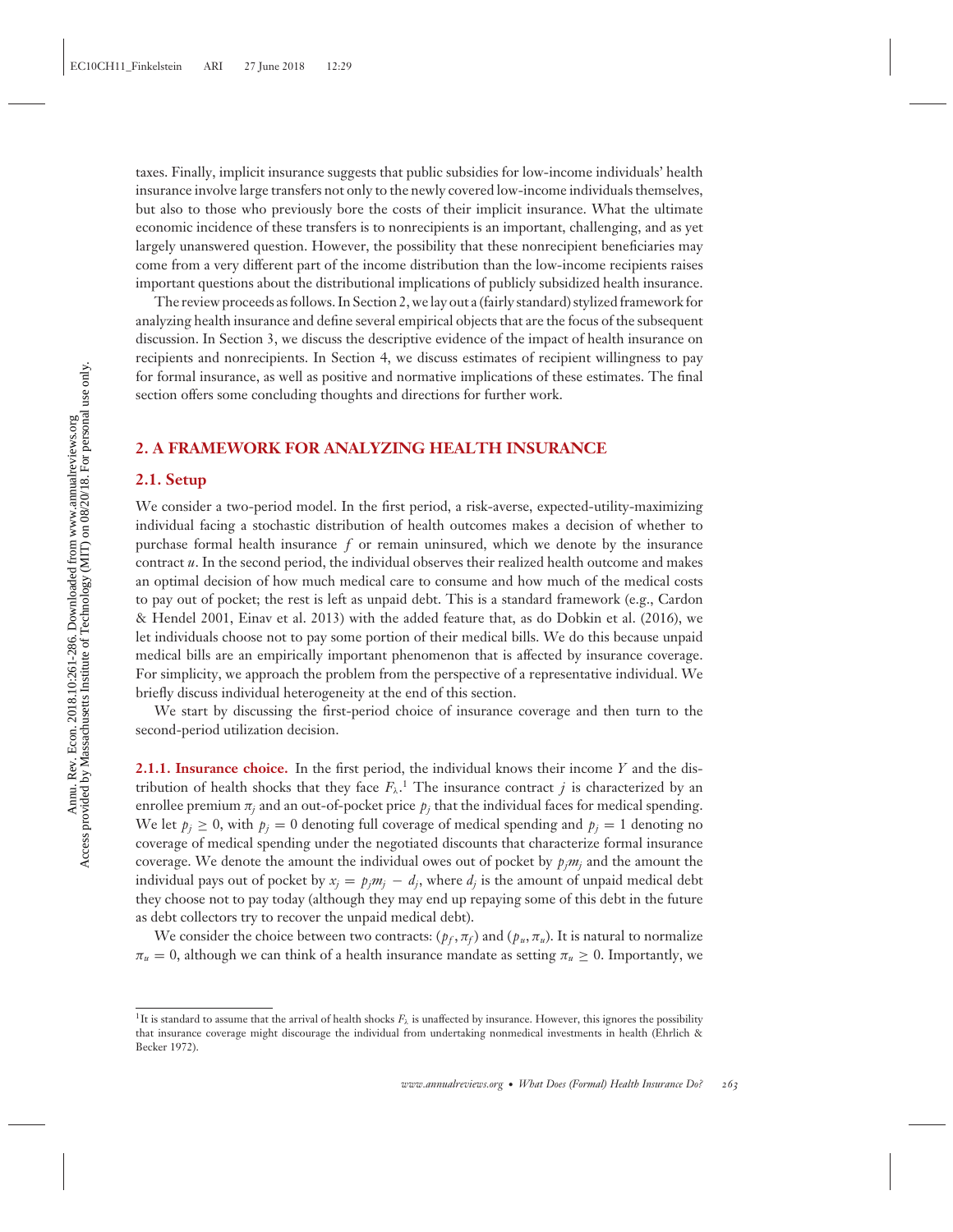allow for  $p_u < 1$ , to reflect the potential presence of implicit insurance for the uninsured.<sup>2</sup> We also allow for  $p_f > 0$ , to reflect potential consumer cost sharing in the formal insurance contract.<sup>3</sup>

**2.1.2. Utilization choice.** Let  $v(h, c, d)$  indicate von Neumann–Morgenstern utility, which we assume is increasing in health *h*, increasing in nonmedical consumption *c*, and decreasing in medical  $\det d$ . In the second period, the individual receives health shock  $\lambda$  and chooses how much medical care  $m \geq 0$  to consume and how much of the medical expenses to pay out of pocket  $(p_i m)$  rather than leave as unpaid debt  $d_i$  with  $0 \leq d_i \leq p_i m$ .

The individual chooses *m*, *c*, and *d* to maximize their second-period utility, subject to the health production function  $h(m - \lambda)$  and their budget constraint that consumption *c* must be weakly less than income *Y* net of out-of-pocket payments  $x_j$  and premium  $\pi_j$ . This yields the second-period optimization problem:

$$
\max_{m,c,d} v(b,c,d) = v(b(m-\lambda),c,d) \quad s.t. \quad c_j \leq Y - x_j(m,d) - \pi_j.
$$

A key object in the second-period decision is the health production function *h*( ) that governs how *m* and  $\lambda$  translate into *h*. We assume that *h*() is increasing in  $(m - \lambda)$  but with decreasing returns. As a result, individuals may choose not to fully restore their health and/or the health production function may be such that some health shocks cannot be fully undone by medical spending.

We assume that individuals are risk averse, so that  $v(h, c, d)$  is concave in *c*. It is the concavity of the utility function that creates the economic rationale of insurance: Risk-averse individuals would prefer to pay the expected cost of their medical care expenses than pay the realized cost *mj*. The shape of the utility function over *h* and *d*, as well as any interaction among the three arguments, is not standardized in the literature.

We are agnostic about the underlying source of the disutility from medical debt *d*. Lower consumption in future (unmodeled) periods in which the debt is (partially or fully) repaid is one natural source. Medical debt may also raise borrowing costs and, thus, the costs of intertemporally smoothing consumption. Finally, medical debt may exert direct negative effects on individual utility through its effects on psychic stress, guilt, or peace of mind, including, perhaps, the anticipated psychic costs of eventual default.

The trade-off that the individual with  $p_i > 0$  faces is that increased *m* produces higher *h* but lower nonmedical consumption *c* and/or higher debt *d*. The insurance contract  $j \in \{f, u\}$ determines the parameters of this trade-off by setting the price of medical care to the individual *pj*. 4

We denote the individual's second-period utility-maximizing choices of medical spending and debt as  $m_j^*$  and  $d_j^*$ , respectively. The individual's resultant nonmedical consumption under contract

<sup>&</sup>lt;sup>2</sup>Our framework also allows  $p_u > 1$  to capture a scenario where the uninsured pay more out of pocket than the combined insurance and out-of-pocket payments by the insured. This would occur if the uninsured end up paying more (net of implicit insurance) than the negotiated discounts that insurers obtain through bargaining.

<sup>&</sup>lt;sup>5</sup>Characterizing insurance contracts with a single price is a simplification. In reality, the insured face nonlinear contracts, with deductibles and out-of-pocket maximums, along with cost-sharing exemptions for preventative services. The uninsured face different degrees of implicit insurance based on whether the care they seek is emergency or routine, the charity care preferences of the health care provider, and so on.

<sup>4</sup>It is standard—but not entirely inconsequential—to model formal insurance as affecting only the price that the individual faces for medical care *pj*. In practice, of course, formal insurance may further affect the recipient by, for example, affecting access to particular networks of medical providers. These effects could be modeled at the cost of introducing additional notation and complexity and would also presumably introduce additional empirical objects of interest. For example, Garthwaite et al. (2017) present evidence that the ACA Medicaid expansion increased access to a broader range of hospital facilities for the newly insured.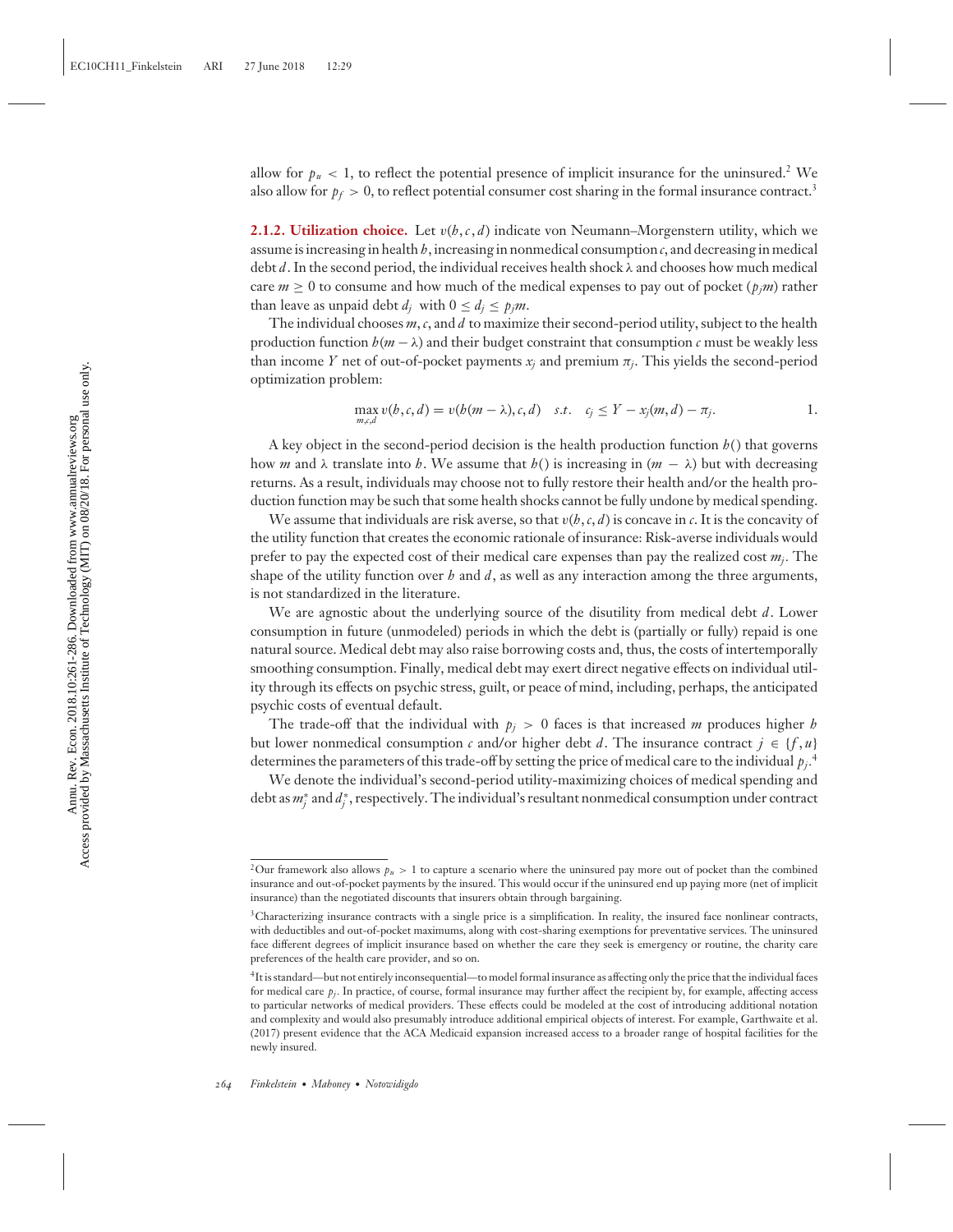*j* is therefore given by the budget constraint  $c_j^* = Y - x_j(m_j^*, d_j^*) - \pi_j$ . We denote the (maximized) second-period utility by  $v_j^*$ .

Expected utility from contract *j* is given by  $V_j^* \equiv \int v_j^* dF_\lambda(\lambda)$ . In the first period, the individual chooses the insurance contract that maximizes their expected utility—i.e., max $j \in \{f, u\}$   $V_j^*$ .

#### **2.2. Empirical Objects of Interest**

In this section, we use the stylized model developed in the previous section to define several empirical objects of interest: the impact of health insurance on recipients, the impact of health insurance on nonrecipients, and the willingness to pay for formal health insurance.

**2.2.1. Impact of health insurance on recipients.** In Section 3.1, we briefly describe (some of ) the extensive reduced-form evidence on the impact of formal insurance on each of the three arguments of the utility function: *h*, *c*, and *d*. We also briefly discuss the evidence of the impact of insurance on medical spending  $m$ . We use  $\Delta$  to denote the differences between formal health insurance *f* and the uninsured contract *u* and capital letters to denote expectations; thus, we examine  $\Delta H \equiv E_\lambda [h_f - h_u]$ ,  $\Delta C \equiv E_\lambda [c_f - c_u]$ ,  $\Delta D \equiv E_\lambda [d_f - d_u]$ , and  $\Delta M \equiv E_\lambda [m_f - m_u]$ .

There may be additional (unmodeled) arguments of the utility function that are affected by formal health insurance, such as impacts on family members or peace of mind; these could have first-order effects on recipient welfare. Formal health insurance may also affect the budget constraint in Equation 1. The expansion of formal health insurance is usually associated with a lowering of its price, perhaps from infinity (or some very high price) to a lower amount (such as a price of zero for a free public insurance program). This, in turn, can affect other unmodeled decisions such as human capital investments or labor market participation. As long as individuals are making optimal choices, however, responses to changes in the budget constraint will have only second-order impacts on recipient welfare.

**2.2.2. Impact of health insurance on nonrecipients.** In Section 3.2, we describe reduced-form evidence of the impact of formal health insurance coverage on nonrecipients. This has received comparatively less empirical attention than is given by the venerable and extensive literature on the impact of health insurance on recipients. However, it is an active and growing area of work with important implications.

We begin by documenting the substantial amount of implicit insurance payments received by the uninsured. We denote the implicit insurance payment for an uninsured individual by *Iu*:

$$
I_u \equiv (1 - p_u)m_u + (1 - \delta)d_u,
$$

where  $\delta$  is the expected recovery rate on the (initial) choice of the uninsured's medical debt *du*. <sup>5</sup> Implicit insurance payments for the uninsured are thus the difference between their medical expenditures (*mu*) and the amount they pay out of pocket, either up front or by eventually paying down their debt  $p_u m_u - (1 - \delta) d_u$ . Note the two components of implicit insurance: ex ante charity care  $(1 - p_u)m_u$  and ex post bad debt  $(1 - \delta)d_u$ .

We assume that the insured receive no ex ante charity care but may also have ex post bad debt  $(1 - \delta)d_f$ .<sup>6</sup> Implicit insurance payments for an insured individual are therefore  $I_f = (1 - \delta)d_f$ .

<sup>&</sup>lt;sup>5</sup>To see the derivation of Equation 2, note that *I<sub>u</sub>* can be written as  $I_u = m_u - x_u - \delta d_u$ , where  $x_u = p_u m_u - d_u$  reflects the (initial) choice of out-of-pocket spending and medical debt, and δ*du* reflects the subsequent recovery of part of the unpaid medical debt.

<sup>6</sup>This assumes that the recovery rate δ is the same for debt incurred by formally insured and uninsured patients, which could, of course, be easily relaxed at the cost of more notational complexity.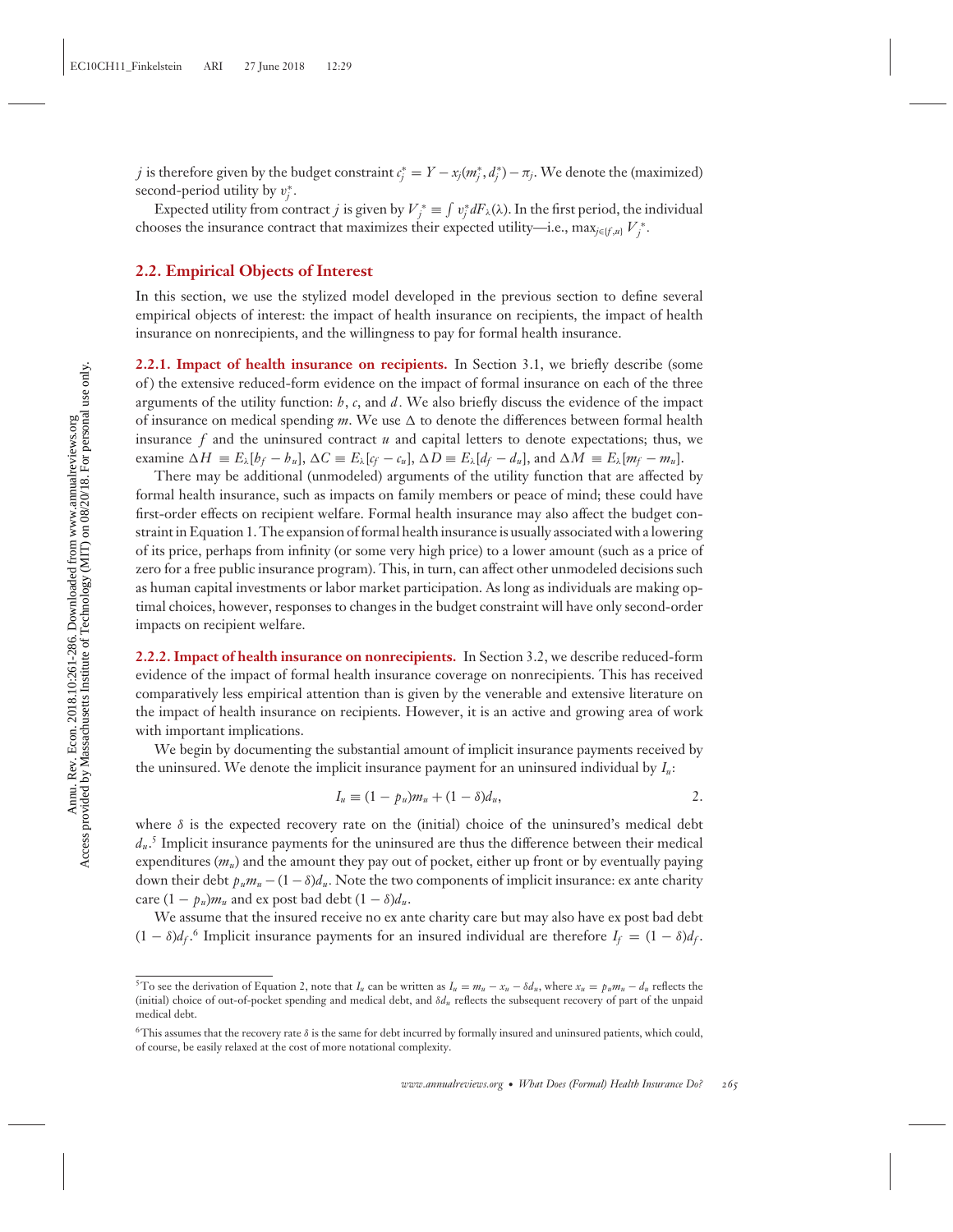Formal insurance therefore affects (and likely reduces) the amount of payments from informal insurers by

$$
\Delta I \equiv E_{\lambda}[I_u - I_f] = E_{\lambda}[(1 - p_u)m_u] - (1 - \delta)\Delta D.
$$

There are two components of the term  $\Delta I$ . The first term,  $E_{\lambda}[(1 - p_{u})m_{u}]$ , is the monetary value of the expected charity care provided to the uninsured, such as free care provided by nonprofit hospitals or public health clinics. Note that the cost of the charity care may be lower than the monetary value  $E_{\lambda}[(1 - p_u)m_u]$ . To the extent that the price of medical care reflects a markup, part of  $E_{\lambda}[(1 - p_{u})m_{u}]$  is a reduction in profits that should not be interpreted as a charity care cost. The second term,  $-(1 - \delta) \Delta D$ , is the expected decline in bad debt due to formal insurance coverage.

**2.2.3. Recipient willingness to pay.** In Section 4.1, we discuss estimates of recipient willingness to pay for formal insurance,  $γ$ . We define  $γ$  as the implicit solution to

$$
\int v(b(m_u^* - \lambda), Y - x_u^*, d^*)\mathrm{d}F_\lambda = \int v(b(m_f^* - \lambda), Y - x_f^* - \gamma, d^*)\mathrm{d}F_\lambda.
$$

In other words,  $\gamma$  denotes the maximum amount an individual could pay that would leave their expected utility under formal insurance (the right-hand side of Equation 4) equal to their expected utility when uninsured (the left-hand side of Equation 4). By definition, for the marginal enrollee, γ is equal to the insurance premium π*<sup>f</sup>* . For inframarginal enrollees, we find γ is greater than π*<sup>f</sup>* , reflecting the consumer surplus from formal insurance.

Estimates of  $\gamma$  can be used for positive analysis of take-up of formal health insurance under alternative public subsidy schemes. If one is willing to interpret the estimates of  $\gamma$  normatively, they can also be used for welfare analysis of alternative subsidy schemes.

It is useful to benchmark γ against the (gross) cost of formal insurance *G*. We define *G* to be the expected medical claim payments by the formal insurer:

$$
G \equiv (1 - p_f) E_{\lambda}[m_f]. \tag{5}
$$

This definition of insurance costs abstracts from any administrative costs of providing insurance. Actuarially fair insurance has  $\pi_f = G$ , while subsidized insurance has  $\pi_f < G$ .

It is useful to rewrite the expression for *G* to emphasize the mechanical and behavioral components:

$$
G=(1-p_f)E_\lambda[m_u] + (1-p_f)E_\lambda[m_f-m_u].
$$

The mechanical component  $(1 - p_f)E_\lambda[m_u]$  represents the costs to the insurer of paying for the medical spending that the individual consumed when uninsured. The behavioral component  $(1 - p_f)E_\lambda[m_f - m_u]$  represents the costs to the insurer from the increase in medical spending due to insurance; if insurance is full ( $p_f = 0$ ), then this behavioral component is simply  $\Delta M$ . This behavioral component is commonly referred to as moral hazard (Pauly 1968).<sup>7</sup> When the government finances the insurance, this behavioral response represents the fiscal externality of the insurance on the government (Hendren 2016b). Any redistributional impacts of the publicly

<sup>7</sup>Note that, in the canonical setup, it is assumed that the choice of *m* is socially optimal absent formal health insurance. In practice, there are a number of reasons to think that, absent insurance, the choice of *m* may not be socially optimal. First, if health care is not priced at social cost, individual consumption choices under  $p_u = 1$  may not be optimal. For example, the patent system creates markups on the price of prescription drugs above the (static) social marginal cost, so that uninsured individuals presumably consume suboptimally low levels of prescription drugs (Lakdawalla & Sood 2009). Second, individual health care choices may not be privately optimal; liquidity constraints and behavioral biases may inhibit private optimization (Baicker et al. 2015).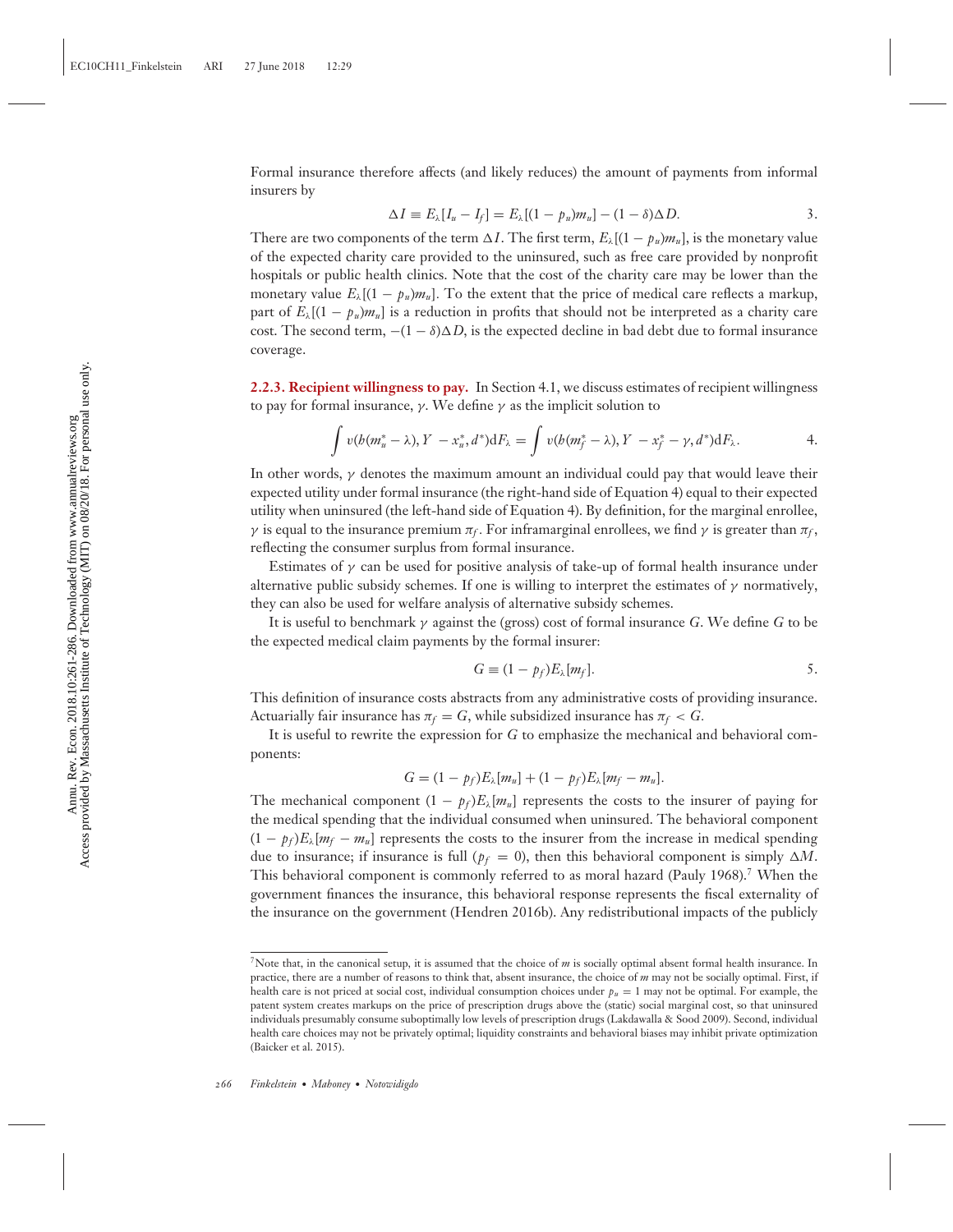financed insurance can generate additional fiscal externalities beyond medical spending; we abstract from this in this section but return to it in Section 4.2.

Finally, it is also useful to benchmark  $\gamma$  against the net cost of formal insurance *C*,

$$
C = G - \Delta I, \tag{6}
$$

which measures the gross cost of formal insurance net of any transfer to nonrecipients  $\Delta I$ .

The above discussion abstracts from individual heterogeneity. In practice, individuals are likely to be heterogeneous on a number of relevant dimensions. These include the utility function  $(v)$ , the distribution of potential health risks  $F_\lambda$ , the health production function  $h(m - \lambda)$ , and income *Y*. Such heterogeneity is important to bear in mind in our discussion of the descriptive evidence of the impact of health insurance in Section 3. These estimates all reflect the impacts of insurance for people whose coverage is affected by the various policies studied; impacts on other populations could differ. Such heterogeneity also creates heterogeneity in willingness to pay for insurance  $(\gamma)$ and potentially affects the normative implications, both of which we discuss in Section 4.

### **3. DESCRIPTIVE EVIDENCE OF THE IMPACT OF HEALTH INSURANCE**

#### **3.1. The Impact of Health Insurance on Recipients**

A large body of empirical work has produced evidence on the effects of health insurance on the elements in our framework: medical spending  $(\Delta M)$ , health  $(\Delta H)$ , consumption  $(\Delta C)$ , and medical debt  $(\Delta D)$ . We make no attempt to comprehensively review this voluminous—and evergrowing—literature. Instead, we briefly summarize our reading of what we know (and do not know) from this literature.

Much of the work we describe uses quasi-experimental variation induced by public health insurance expansions. These include the introduction of Medicare coverage for the elderly both in calendar time (1965) and over the life cycle (at age 65), the staggered introduction of Medicaid coverage by states in the 1960s, and the staggered expansions by states in Medicaid coverage to low-income women and children in the 1980s and 1990s.<sup>8</sup> More recently, researchers have examined the expansion in health insurance in Massachusetts for prime-age adults and children that occurred under the 2006 mandate and the 2014 Medicaid expansions that occurred in some states under the ACA.9

We also discuss, where relevant, results from three randomized evaluations of health insurance coverage in the United States, all of which focus on nonelderly populations, primarily adults. The 1970s RAND Health Insurance Experiment randomly assigned different cost-sharing provisions ( $p_j$  in our above framework) across about 2,000 nonelderly families for 3–5 years (Aron-Dine et al. 2013, Newhouse & Insur. Exp. Group 1993). The 2008 Oregon Health Insurance Experiment randomly assigned Medicaid for approximately 2 years to about 10,000 uninsured adults below the federal poverty line (Baicker et al. 2013, 2014; Finkelstein et al. 2012, 2016;

<sup>8</sup>For the introduction of Medicare, the reader is referred to Finkelstein (2007) and Finkelstein & McKnight (2008). For the impact of Medicare at age 65, the reader is referred to Card et al. (2008, 2009) and Barcellos & Jacobson (2015). For the introduction of Medicaid see, e.g., Goodman-Bacon (2018). For expansions of Medicaid coverage, the reader is referred to Currie & Gruber (1996), Lo Sasso & Buchmueller (2004), Wherry & Meyer (2016), and Wherry et al. (2018).

<sup>&</sup>lt;sup>9</sup>For the impacts of the Massachusetts expansions, the reader is referred to Simon (2005), Kolstad & Kowalski (2012), and Mazumder & Miller (2016). For some early evidence of the effect of the 2014 Medicaid expansions, the reader is referred to Hu et al. (2016), Miller & Wherry (2016, 2017), and Brevoort et al. (2017).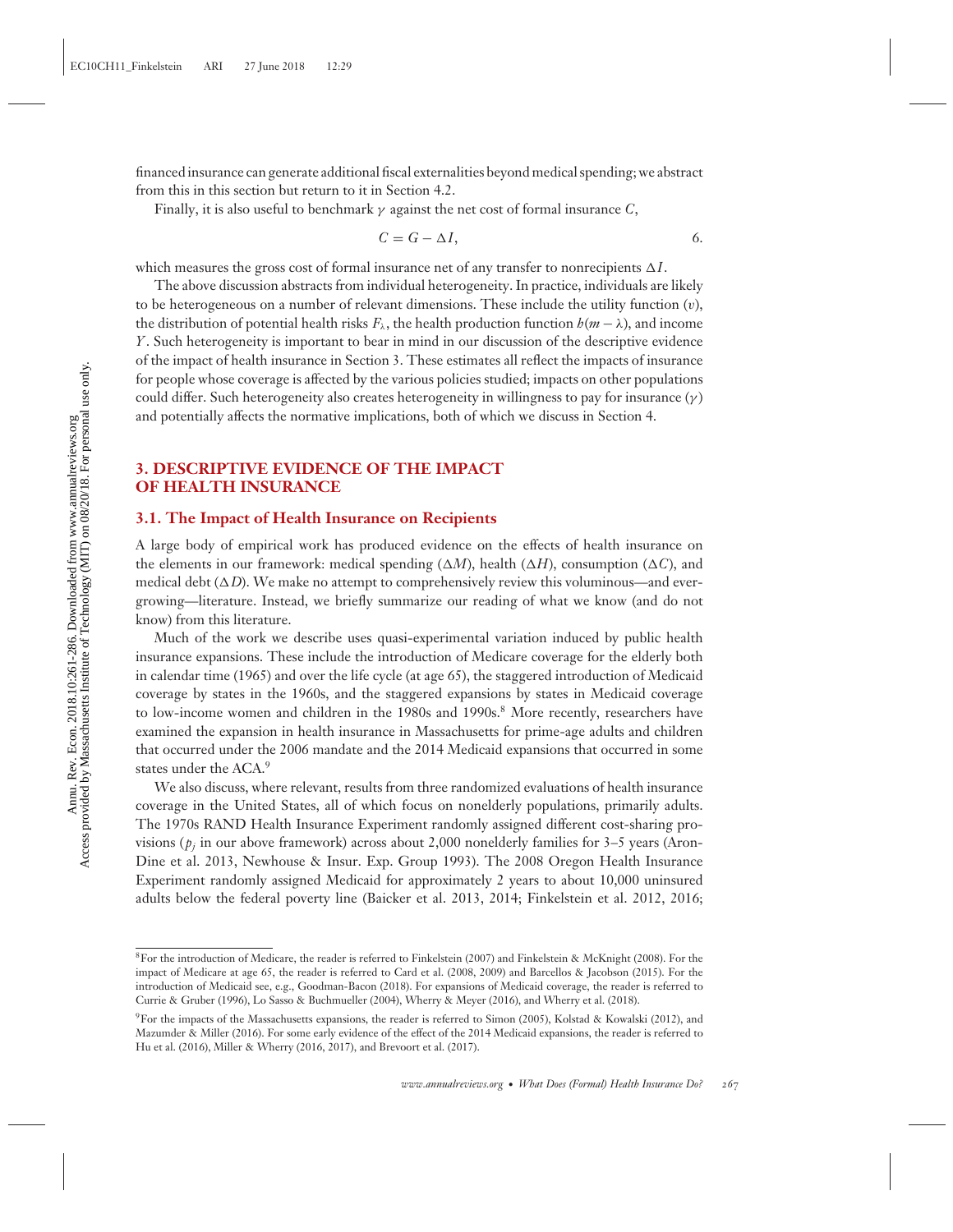Taubman et al. 2014; for an overview of the results of the Oregon Health Insurance Experiment, see **[https://www.povertyactionlab.org/sites/default/files/publications/Insuring\\_the\\_](https://www.povertyactionlab.org/sites/default/files/publications/Insuring_the_Uninsured.pdf) [Uninsured.pdf](https://www.povertyactionlab.org/sites/default/files/publications/Insuring_the_Uninsured.pdf)**; for more details, see **[www.nber.org/oregon](https://www.nber.org/oregon)**). The 2007–2009 Accelerated Benefits Demonstration Project randomly assigned public health insurance to about 1,000 uninsured adults on Social Security Disability Insurance during their 2-year waiting period for Medicare (Michalopoulos et al. 2011).

**3.1.1. Medical spending (** $\Delta M$ **).** An enormous literature has examined the moral hazard effects of health insurance (i.e.,  $\Delta M$ ). There is compelling evidence rejecting the null hypothesis that medical utilization is not affected by insurance (i.e., that demand for medical care is completely inelastic). All three randomized evaluations show that insurance coverage increases medical utilization, as do a large number of quasi-experimental studies (e.g., Anderson et al. 2012, Card et al. 2008).

A more challenging problem has been how to model the medical spending response under alternative health insurance contracts not observed in the data. In our stylized framework, the health insurance contract  $j$  determines a (constant) price of medical utilization,  $p_j$ . However, most real-world health insurance contracts involve a nonlinear mapping from medical utilization during the year to the amount owed out of pocket. The researcher must therefore model how an individual's health care choice responds dynamically as health shocks arrive sequentially and the current and future prices of medical care to the consumer evolve. Einav & Finkelstein (2017) provide a discussion of some of these issues.

**3.1.2. Health (** $\Delta H$ **).** With the exception of mortality data, data on objective, physical health are scarce. As a result, the quasi-experimental literature has focused almost exclusively on the impact of health insurance on mortality and, relatedly, on high-mortality populations such as infants and the elderly. Randomized evaluations—which focus on nonelderly adults—have examined nonmortality health measures, including self-reported health, depression, and physical health measures such as blood pressure and cholesterol that are specifically collected in the course of the experiment.

Once again, the empirical evidence compellingly rejects the null hypothesis that health insurance does not affect health. For example, Card et al. (2009) document a reduction in mortality for nondiscretionary hospitalizations associated with the discrete increase in insurance coverage that occurs with Medicare eligibility at age 65.<sup>10</sup> Results from the randomized evaluations indicate that health insurance improves self-reported health (Finkelstein et al. 2012, Michalopoulos et al. 2011) and reduces depression (Finkelstein et al. 2012).

However, a comprehensive assessment of the health impact of health insurance remains elusive. The set of potential clinical, nonmortality health benefits is large, and only a subset of them have proven measurable. Where clinical health measures are available—which has primarily been in the context of randomized evaluations—results have not been encouraging. The RAND Health Insurance Experiment found little to no physical health benefits from reduced consumer cost sharing, with the possible exception of reductions in hypertension (Newhouse et al. 1993). The Oregon Health Insurance Experiment found no evidence of improvements in measured physical health, including blood pressure, blood sugar, or cholesterol (Baicker et al. 2013). In some cases, such as blood sugar, the estimates were too imprecise to rule out meaningful effects; in other

<sup>&</sup>lt;sup>10</sup>According to Card et al. (2009), the reduction in mortality at age 65 in their sample likely reflects a combination of the discrete increase in coverage for the previously uninsured individuals and the change from private insurance to Medicare for those with private insurance before age 65.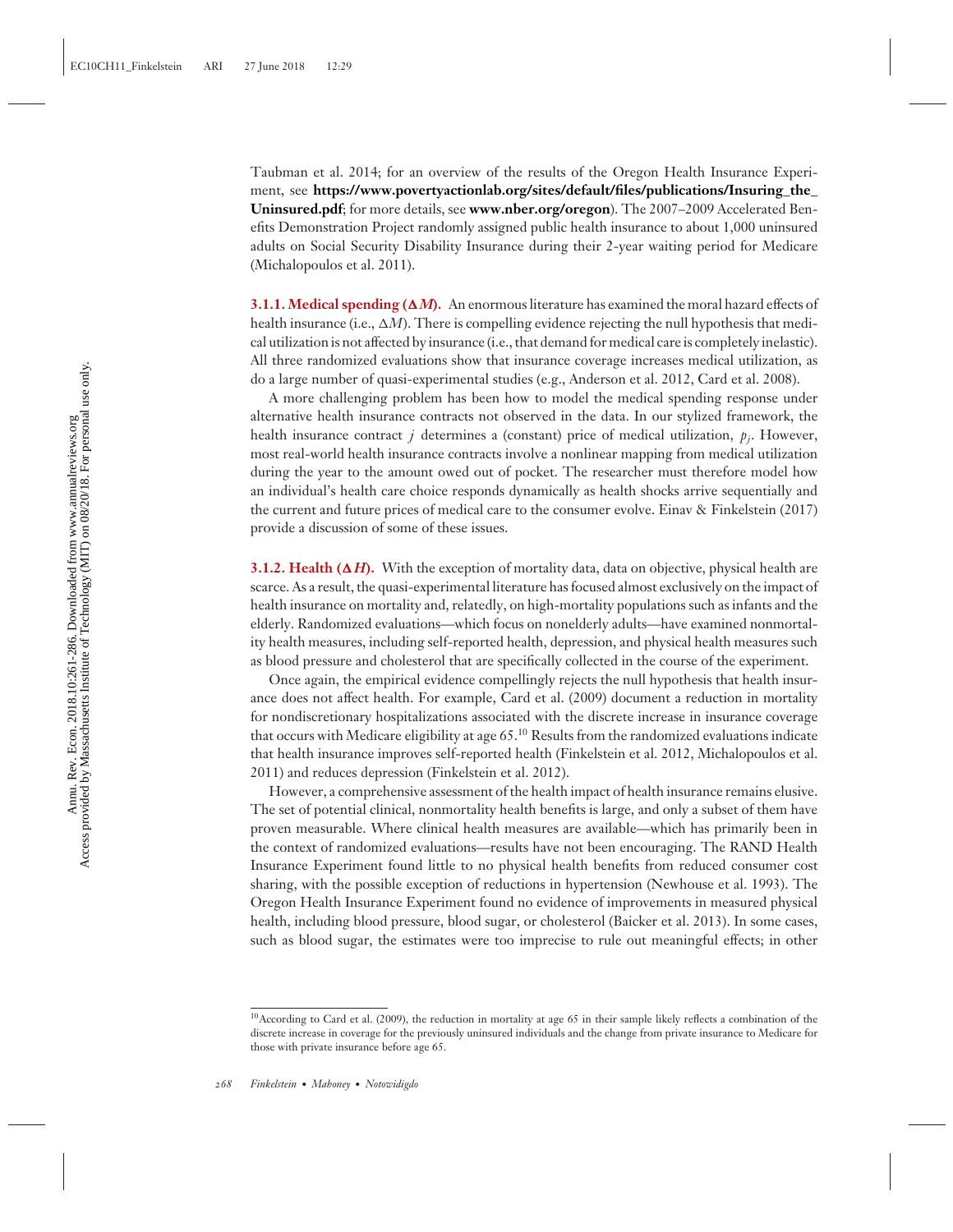cases, such as blood pressure, the experiment rejected the beneficial effects found in the previous, quasi-experimental literature (Baicker & Finkelstein 2013).

Another challenge for estimating health impacts is that health is most naturally modeled as a stock; for example, Grossman (1972) models the individual's health capital as evolving over time in response to various medical and behavioral investments. As a result, the long-run impacts of health insurance may differ from the short-run impacts. Longer-run impacts are more difficult to estimate credibly. Perhaps the best hope is from randomized evaluations, but these experiments have been limited in duration: about 2 years in the case of the Oregon Health Insurance Experiment and the Accelerated Benefits Demonstration Project and 3–5 years in the case of the RAND Health Insurance Experiment.

Overall, the evidence to date suggests that health insurance is an element—but certainly not the only and perhaps not the most important element—in the health production function. This result is consistent with studies examining the main correlates of cross-sectional differences in population health, which have emphasized an important role for nonmedical factors—particularly health behaviors—in determining population health. Early work by Fuchs (1974) famously compared the health of the populations in two neighboring states (Utah and Nevada) with similar levels of income and medical care but enormous differences in health and health behaviors. More recent evidence on the cross-sectional correlates of mortality across different areas of the United States has similarly suggested a potentially important role for health behaviors (Chetty et al. 2016).

**3.1.3. Consumption (** $\Delta C$ **).** Compared to the tradition of studying the impact of health insurance on health, studies of the impact of health insurance on consumption are relatively recent. The famous RAND Health Insurance Experiment did not consider impacts on consumption or economic security. To our knowledge, the quasi-experimental empirical work related to these outcomes dates back only to the work of Finkelstein & McKnight (2008).

This literature has focused primarily on measuring the impact of health insurance on out-ofpocket medical expenditures (e.g., Baicker et al. 2013, Barcellos & Jacobson 2015, Engelhard & Gruber 2011, Finkelstein & McKnight 2008, Finkelstein et al. 2012, Michalopolous et al. 2011). Both the quasi-experimental evidence and results from randomized evaluations provide compelling evidence against the null hypothesis that health insurance has no effect on out-of-pocket medical spending. Moreover, the results suggest reductions in right-tail out-of-pocket expenditures from health insurance that might portend large consumption declines that could be particularly costly to risk-averse individuals. For example, the Oregon Health Insurance Experiment found that Medicaid virtually eliminated the possibility of catastrophic out-of-pocket medical expenditures, defined as 30% or greater of household income (Baicker et al. 2013, Finkelstein et al. 2012).

However, evidence of the impact of health insurance on out-of-pocket spending likely gives a very incomplete picture of the impact of health insurance on consumption for two reasons. First, consumption will fall less than out-of-pocket spending if households are able to borrow to smooth out expenditure shocks. Second, adverse health events reduce labor supply and future income (Dobkin et al. 2016), and insurance could have an impact on these effects.

Thus, while the evidence of declines in out-of-pocket spending associated with health insurance coverage is evidence against the null hypothesis that health insurance has no direct impact on consumption, the magnitude of the consumption effects of health insurance remains uncertain. We know of no existing empirical work directly measuring the impact of health insurance on consumption in the United States. Obtaining high-quality consumption data at scale is a pervasive problem for empirical work on many topics, and the impact of health insurance is no exception. Better evidence on the impact of health insurance on consumption will likely depend on progress on obtaining high-quality consumption data for the relevant populations.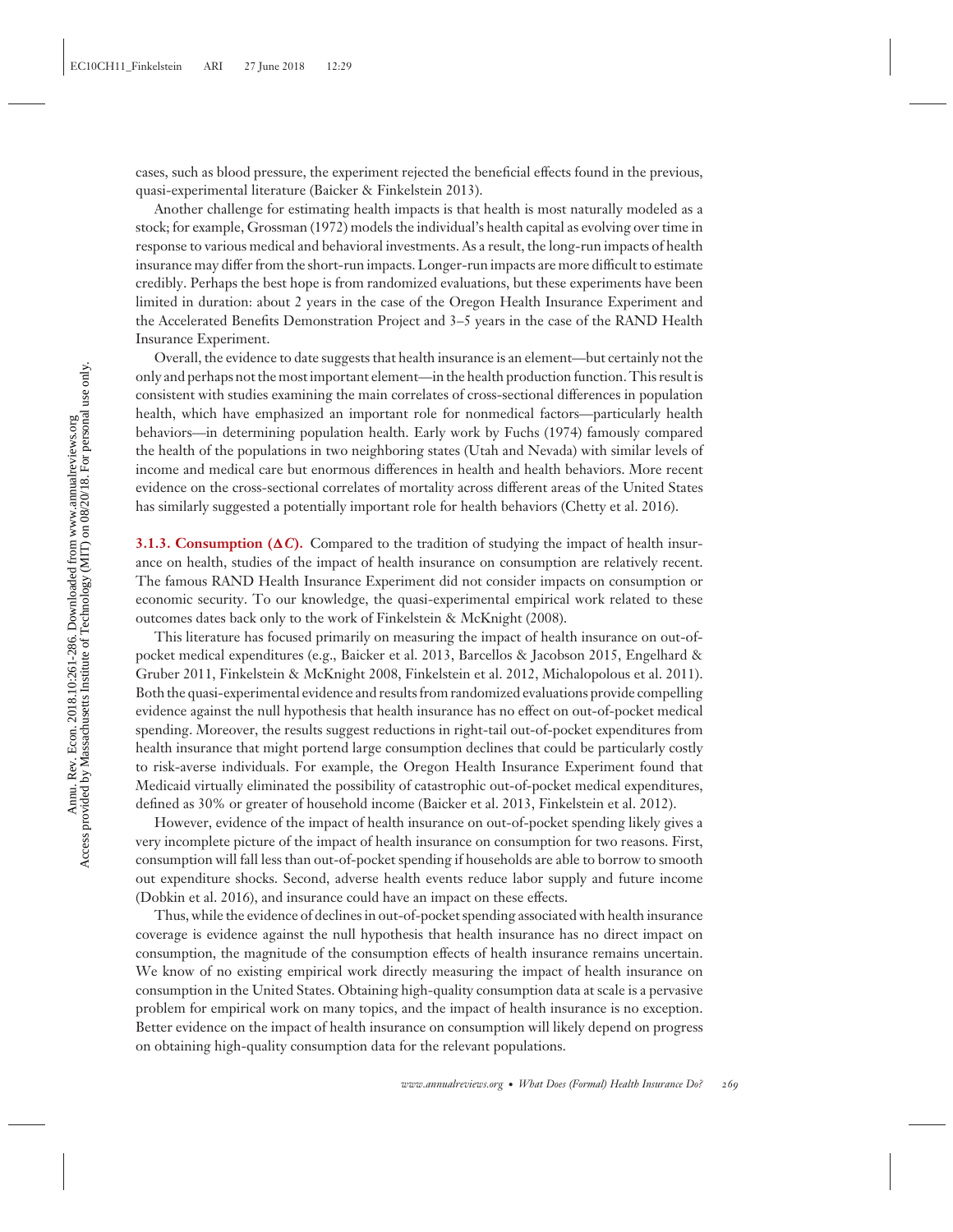**3.1.4. Medical debt**  $(\Delta D)$ **.** More recently, there has been growing interest in the impact of health insurance on consumer medical debt. Medical debt is substantial: The Consumer Financial Protection Bureau (CFPB) found in 2014 that unpaid medical bills constitute more than half of all collection lines on consumer credit reports. Based on reports from the CFPB and the Federal Trade Commission (FTC), we estimate the total value of overdue medical debt to be roughly \$75 billion, spread across 43 million US citizens (Consum. Financ. Prot. Bur. 2014, Fed. Trade Comm. 2012).11 This estimate of the stock of overdue medical debt seems broadly consistent with existing estimates of the flow of unpaid hospital debt, which is roughly \$20 billion a year according to Dranove et al. (2015).

The literature has typically measured medical debt through self-reports, credit reports of unpaid medical bills that were sold to collection agencies (medical collections), and bankruptcy (arguably the ultimate nonpayment of bills). Medical debt is, not surprisingly, disproportionately concentrated among the uninsured. For example, Dobkin et al. (2016) estimate that, in California, the average (nonpregnancy) hospital admission for a prime-age adult results, 4 years later, in \$300 in medical collections for an individual with health insurance but over \$6,000 in medical collections for an individual without health insurance. Importantly, the vast majority of medical collection balances remain unpaid (Avery et al. 2004).

Once again, the empirical literature rejects the null hypothesis that health insurance does not affect medical debt. The results from randomized evaluations indicate that health insurance reduces medical collections and self-reported medical debt (Finkelstein et al. 2012, Michalopoulous et al. 2011). The quasi-experimental estimates likewise point to declines in medical debt from health insurance expansions (Barcellos & Jacobson 2015, Hu et al. 2016, Mazumder & Miller 2016), as well as reductions in bankruptcy rates from health insurance expansions (Gross & Notowidigdo 2011, Mazumder & Miller 2016).<sup>12</sup>

Reductions in medical debt tend to be heralded—in the media and in academic work (including our own)—as benefits to the newly insured. Empirical evidence of these benefits, however, remains limited. There is some evidence that having medical debt on a credit report has negative financial consequences. For instance, Brevoort et al. (2017) find that credit scores drop by more than 20 points in the first quarter that medical collection balances are reported; this is a large enough decrease to have an economically meaningful effect on access to credit and interest rates (Dobbie et al. 2017). Less tangible benefits from reductions in medical debt—such as increased peace of mind or reduced guilt and stress—could be important but have so far not been measured in quasi-experimental studies. Such intangible benefits do appear in a range of interviews with industry professionals (e.g., debtor and creditor attorneys and judges) discussed by Mann & Porter (2010).

<sup>11</sup>Our estimate is based on two different calculations. The first uses the 2014 CFPB report on medical debt, which finds that 19.4% of 220 million credit reports had medical collections; these are unpaid medical bills sold to collection agencies and represent only a fraction of medical debt. For those credit reports with only medical collections, the average amount of overdue medical debt was \$1,766. For those with both medical and nonmedical collections (unpaid bills of other kinds sent to collection agencies), the average amount of overdue debt was \$5,638. Assuming the same amount of overdue medical debt in this latter population (i.e., that \$1,766 of \$5,638 is medical), this gives us a total amount of overdue medical debt of \$75.9 billion (43 million  $\times$  \$1,766). Alternatively, we can use information from the FTC report on the (unconditional) average number of collections, which is 1.13 per credit report. The CFPB report notes that 52% of all collections are medical, and the average medical collection was \$579 (many individuals have multiple medical collections). This gives us a total value of overdue medical debt of \$74.8 billion (220 million  $\times$  1.13  $\times$  0.52  $\times$  \$579).

<sup>&</sup>lt;sup>12</sup>The inability to reject the null of no impact of health insurance on bankruptcy in the Oregon Health Insurance Experiment (Finkelstein et al. 2012) likely reflects the low power of this experiment to detect an effect on this rare outcome, relative to the quasi-experimental literature.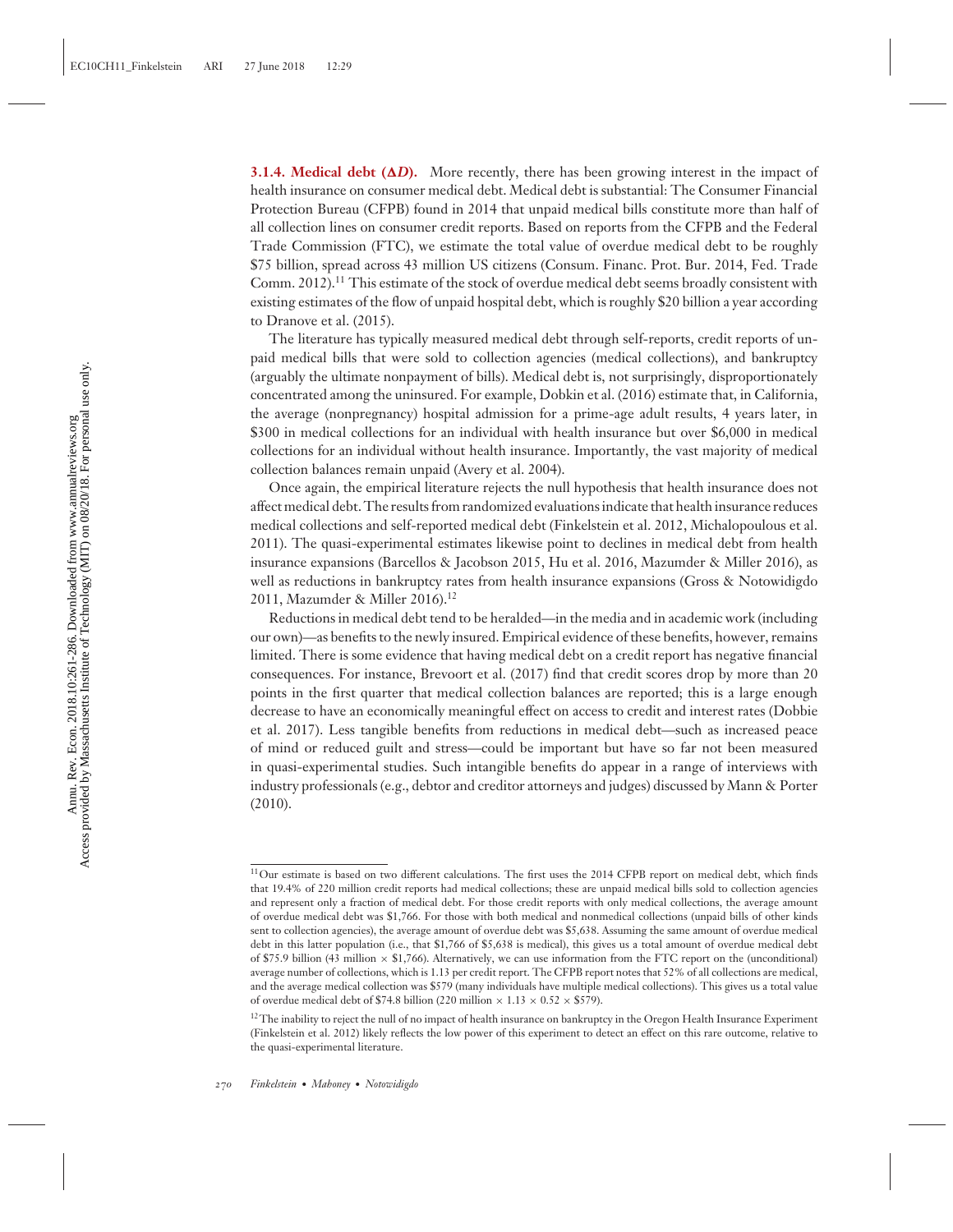

#### **Figure 1**

Payments plotted against charges for privately insured and uninsured households. Payments are the sum of out-of-pocket (OOP) payments and payments from private insurance providers. (Payments by the uninsured are therefore simply OOP payments.) Charges are the list price of medical care and proxy for the level of medical utilization. The plot was created by averaging payments and charges at 20ths of the charge distribution. Pooled 1996–2005 Medical Expenditure Panel Surveys, excluding households with public insurance or a member age 65 or older, are inflation adjusted to 2005 US dollars using the CPI-U. Figure reproduced with permission from Mahoney (2015, figure 1*A*).

In addition to any benefits to recipients, reduced medical debt presumably benefits whomever was the ultimate holder of this debt. This group usually receives less attention, but it is the one to which we turn next.

## **3.2. The Impact of Health Insurance on Nonrecipients (** $\Delta I$ **)**

The impact of (formal) health insurance on the amount of payments from informal insurance is given by the reduction in payments from informal insurers:  $\Delta I = E_\lambda [I_u - I_f]$  (see Equation 3). We focus our discussion on implicit insurance payments for the uninsured (*Iu*). We are unaware of any research systematically quantifying implicit insurance payments to the insured  $(I_f)$ . To the extent that *If* is small, we can approximate the effect of insurance coverage on nonrecipients by the implicit insurance payments for the uninsured:  $\Delta I \approx I_u$ . This seems a reasonable approximation given the evidence of Dobkin et al. (2016), discussed above, that hospital admissions have a relatively small impact on medical debt for those with health insurance.

The uninsured receive substantial implicit insurance. Mahoney (2015, figure 1*A*) (see **Figure 1**) shows how payments by the privately insured and the uninsured scale with medical charges. Medical charges are the list price of medical care and proxy for the quantity of medical care received. Payments by the privately insured scale up proportionally with charges. By contrast, payments by the uninsured scale up at the same rate as the privately insured until about \$2,000 in charges and then flatten out abruptly. This suggests that the uninsured have substantial implicit insurance against large health shocks.

Other studies corroborate this finding of substantial implicit insurance for the uninsured. The Kaiser Commission on Medicaid and the Uninsured estimates that the average uninsured person paid \$500 out of pocket but incurred total medical expenses of \$2,443 (Coughlin et al. 2014)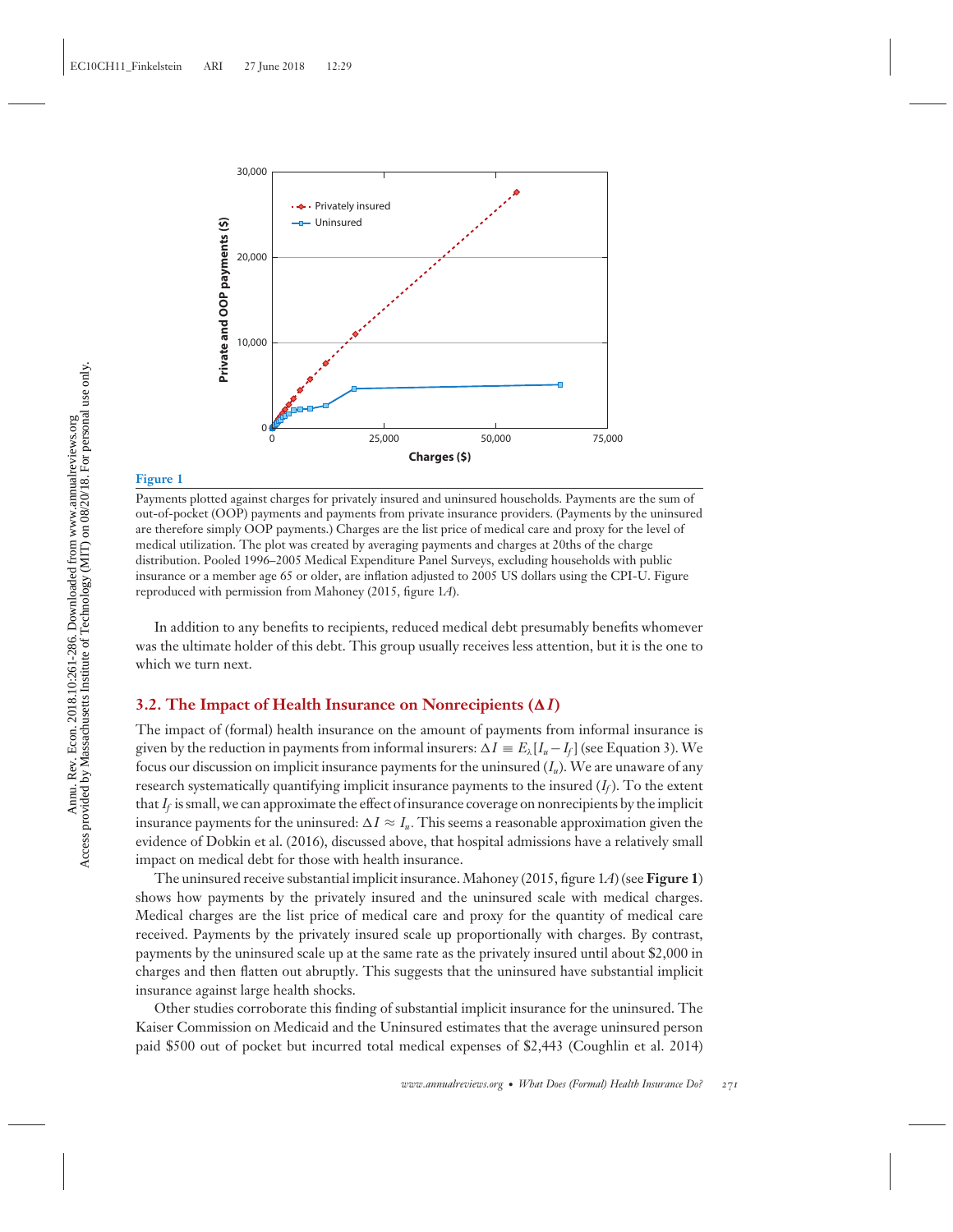(see **Figure 1**), suggesting that, on average, the uninsured pay only 20% of their total medical expenses. Finkelstein et al. (2015) estimate in the Medical Expenditure Panel Survey that the average uninsured adult below 100% of the federal poverty line (who is a primary recipient of Medicaid expansions under the ACA) pays about 33% of their medical expenses out of pocket.<sup>13</sup> Hadley et al. (2008) estimate that out-of-pocket payments by the uninsured are about 35% of what a provider would have received from a fully insured patient for the same medical care.

This implicit insurance arises due to a host of factors. Uninsured patients with limited ability to pay likely receive medical care both because of a sense of ethical obligation felt by the medical profession and because of legal requirements. The federal Emergency Medical Treatment and Labor Act requires hospitals to provide emergency care on credit and prohibits them from delaying treatment to inquire about insurance status or means of payment. As a matter of practice, many hospitals report providing nonemergency medical care on credit, as well. For instance, an Internal Revenue Service (IRS) survey (US Intern. Revenue Serv. 2007) of nonprofit hospitals found that 90% reported never denying any medical services to uninsured patients.

Medical care for uninsured patients could, in principle, be billed to the uninsured ex post. In practice, however, much of it is provided by ex ante charity care. Some hospitals, particularly those with religious affiliations, see the provision of charity care as central to their institutional mission. Moreover, nonprofit hospitals—which constitute approximately 70% of all hospitals—are required to provide a community benefit in exchange for federal, state, and local tax exemptions; charity care, along with medical research and teaching, is one way that hospitals can fulfill this requirement (Gov. Account. Off. 2008, Nicholson et al. 2000). In addition, a number of states have charity care pools that redistribute funding to hospitals based on the volume of uncompensated care (Dranove et al. 2015).

Finally, even when medical providers wish to seek payment for medical services, a number of factors limit their recovery rates, generating ex post charity care—i.e., bad debt. The uninsured have disproportionately low incomes, and many have very few assets. Debt collectors that contract with medical providers have limited leverage because most uninsured individuals can shield virtually all of their assets in personal bankruptcy (Mahoney 2015). For these reasons, medical providers typically recover only about 10–20% of bills submitted to uninsured individuals (LeCuyer & Singhal 2007).

We return in Section 4.3 to consideration of what we know about the direct and ultimate economic incidence of this implicit insurance for the uninsured.

### **4. WILLINGNESS TO PAY AND ITS IMPLICATIONS**

The previous section described the types of benefits that subsidized health insurance expansions confer on recipients and providers. In this section, we turn to evidence on whether recipients would be willing to pay for these benefits. A number of studies suggest that recipients would not be willing to fund the relevant health insurance expansions and that this unwillingness can likely be explained by the prevalence of uncompensated care if they remain uninsured. We then discuss the positive and normative implications of this finding.

#### **4.1. Recipient Willingness to Pay (***γ* **)**

In this section, we describe different approaches to estimating the willingness to pay for formal health insurance, as well as findings from the different approaches.

<sup>&</sup>lt;sup>13</sup> Importantly, both of these estimates consider out-of-pocket payments relative to an estimate of total medical expenditures based on transacted, rather than list, prices.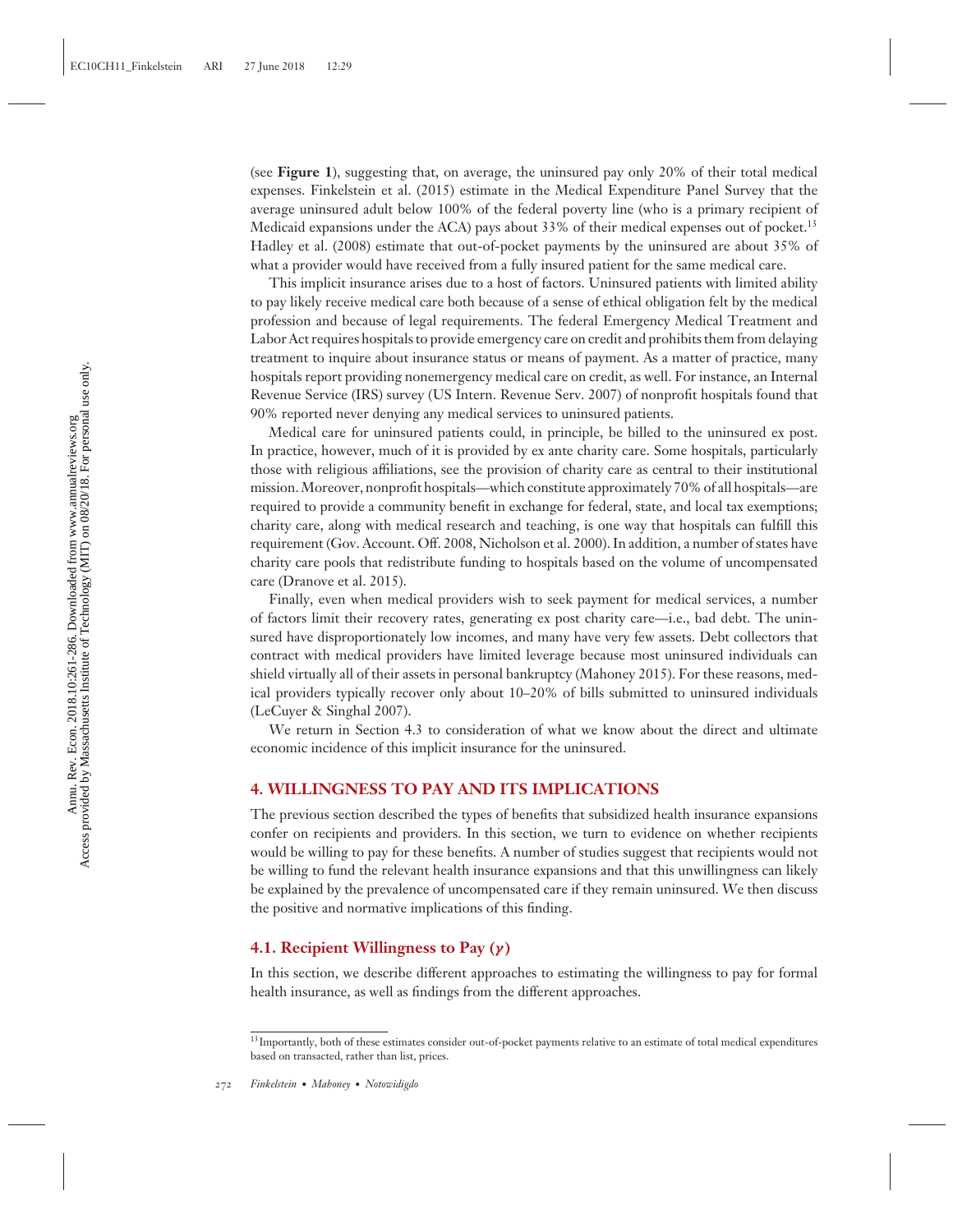**4.1.1. Approaches to estimating** *γ* **.** Conceptually, estimating willingness to pay for formal health insurance ( $\gamma$ ) is straightforward: Equation 4 defines  $\gamma$  as an object directly revealed by the demand curve for formal insurance. If one were to randomly vary the premium at which formal insurance were offered  $(\pi_f)$ , the share of individuals who enrolled when the premium decreased from  $\pi_f$  to  $\pi_f - d\pi_f$  has  $\gamma$  between  $\pi_f$  and  $\pi_f - d\pi_f$ .

Historically, however, such an approach has faced considerable practical challenges. Until recently, most of the uninsured either were not offered health insurance or faced prices that were difficult to measure, while the publicly insured faced either no price or a uniform price for their coverage. In a creative effort to surmount this substantial obstacle, Krueger & Kuziemko (2013) conduct a survey experiment designed to elicit willingness to pay for hypothetical plan offerings among a large sample of of the uninsured.

In another attempt, Finkelstein et al. (2015) show how one can use descriptive evidence on the impacts of Medicaid on various outcomes to infer willingness to pay for a health insurance product, such as Medicaid for most populations, that is not traded in a marketplace. They specify a normative utility function v over *c* and *h* (ignoring changes in medical debt *d*) and define γ as the implicit solution to

$$
\int v(b(m_u-\lambda),c(m_u))\mathrm{d}F_{\lambda}(\lambda)=\int v(b(m_f-\lambda),c(m_f-\gamma))\mathrm{d}F_{\lambda}(\lambda).
$$
7.

Thus,  $\gamma$  is defined in Equation 7 as the amount of consumption that the individual would need to give up in the world with formal insurance to be left at the same level of expected utility as in the world without formal insurance.<sup>14</sup> They then use empirical estimates of the distribution of  $c_i$  and  $h_i$ , plus a specific utility function, to solve Equation 7 for  $\gamma$ .

Empirically, this approach requires estimates of the distribution of each argument of the utility function under formal insurance and under no insurance. Since one of these is counterfactual, we are in the familiar territory of estimating the distribution of potential outcomes under treatment and control (e.g., Angrist & Pischke 2009). Finkelstein et al. (2015) use empirical estimates from the Oregon Health Insurance Experiment to derive and compare the distributions of  $h_j$  and  $c_j$  under formal insurance  $(f)$  and uninsurance  $(u)$  and thus derive estimates of willingness to pay for Medicaid among a low-income adult population. Conceptually, this approach requires the researcher to specify (and observe) all elements of the utility function that may be affected by insurance.15

Several recent policy developments are opening up new opportunities for researchers to directly estimate demand for health insurance among the previously uninsured low-income population. The introduction of premiums for certain Medicaid populations is one such development; Dague (2014) examines how the length of enrollment spells in a Wisconsin Medicaid program change when monthly Medicaid premiums increase from \$0 to \$10 at a specific income threshold. Mandate penalties for the uninsured are another relevant development; Hackman et al. (2015) use the 2006 introduction of a mandate penalty in Massachusetts to estimate demand for unsubsidized health insurance among the uninsured above 300% of the poverty line. Finally, the advent of publicly subsidized health insurance exchanges for low-income individuals provides another

<sup>&</sup>lt;sup>14</sup>This approach yields the same estimate of willingness to pay as direct estimation of a demand curve for formal insurance as long as (*a*) the utility function specified in this case is correct and complete, and (*b*) the two estimates are made under the same information set about risk—i.e., the same distribution of potential health risks *F*<sup>λ</sup> (Hendren 2016a).

<sup>&</sup>lt;sup>15</sup>This is not only a high hurdle but also a potentially limitless target; unsatisfied by the results of a particular analysis, one could simply posit additional (unmeasured) elements of the utility function that health insurance could conceivably impact—such as marital stability, leisure, or children's outcomes. To reduce these high information requirements, Finkelstein et al. (2015) also develop an alternative, optimization-based approach to estimating  $\gamma$  where additional economic assumptions allow them to significantly reduce the information requirements about the utility function.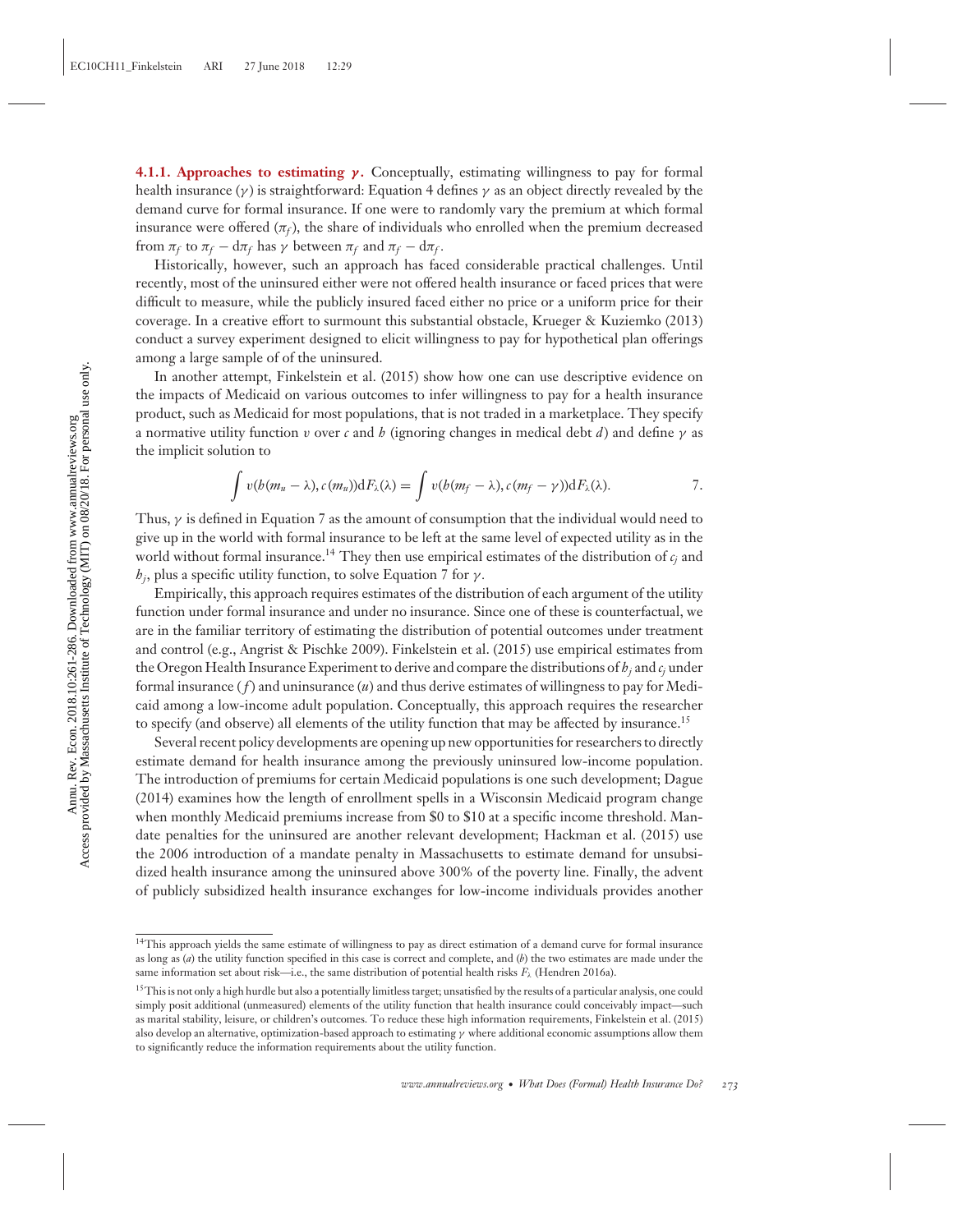useful platform for estimating demand; Finkelstein et al. (2017) exploit discontinuities at income thresholds in subsidized enrollee premiums for low-income adults under Massachusetts' pioneer health insurance exchange to trace out the demand curve for formal insurance. Other recent work has analyzed newly insured low-income individuals' price sensitivity in their choice among health plans (e.g., Chan & Gruber 2010, Tebaldi 2016).

**4.1.2. Findings.** The results from different approaches indicate that low-income adults' willingness to pay  $(\gamma)$  is far below the costs of formal insurance (*G*). For example, using the impacts of Medicaid from the Oregon Health Insurance Experiment combined with a specification of the utility function, Finkelstein et al. (2015) estimate  $\gamma/G$  of 0.2–0.4 for Medicaid for adults below the poverty line. In other words, they estimate that adults below the poverty line would be willing to pay only 20–50 cents per dollar of Medicaid spending; put differently, they would rather give up Medicaid than pay the insurance costs of providing it. Using more direct estimates of demand for insurance among adults in Massachusetts between 135% and 300% of the poverty line, Finkelstein et al. (2017) similarly find γ to be less than half of *G* for a Medicaid-like health insurance contract.

These findings suggest that even modest enrollee premiums will be a major deterrent to enrollment for most low-income individuals. Finkelstein et al. (2017) estimate that, if premiums were 75% of insurers' average costs (*G*), at most half of potential enrollees would buy insurance; premiums subsidized to 90% of insurers' average costs would still leave at least 20% of potential enrollees uninsured. Such findings can explain coverage outcomes in the ACA exchanges, where enrollee premiums were higher than in these calculations and where early evidence suggests highly incomplete take-up (Avalere Health 2016, Tebaldi 2016).

Why is the willingness to pay for insurance of low-income adults so far below insurer average costs? One natural explanation is adverse selection, in which marginal enrollees are lower cost than average enrollees. Evidence indicates that adverse selection exists, even in the presence of a coverage mandate such as the one introduced in 2006 in Massachusetts or in 2014 by the ACA (e.g., Chandra et al. 2011, Hackman et al. 2015, Finkelstein et al. 2017, Panhans 2017). However, the estimates of Finkelstein et al. (2017) suggest that willingness to pay lies far below own costs, not just the average costs of all those with higher willingness to pay. This suggests that adverse selection cannot be the primary explanation for low take-up.

Another natural explanation is that moral hazard raises the costs of insurance without a corresponding increase in its value to recipients. However, the results of Finkelstein et al. (2017) also suggest that standard estimates of moral hazard effects in health insurance are an order of magnitude too low to close the gap between willingness to pay and costs.

Yet another possible explanation for the finding is that behavioral biases or liquidity constraints reduce demand-based estimates of willingness to pay below true value. Finkelstein et al. (2017) find no smoking gun evidence of such effects in their data, but that does not preclude the existence of such effects or their importance in that context or in others. However, the alternative approach taken by Finkelstein et al. (2015) to estimating willingness to pay by wrapping a researcher-imposed utility function over estimates of utility-relevant arguments with and without insurance would not be affected by such factors; this approach similarly finds willingness to pay that is far below insurer costs.

An explanation that can rationalize the finding of willingness to pay that is substantially below (gross) insurer costs is the substantial amount of implicit insurance payments available to the lowincome uninsured: Finkelstein et al. (2015, 2017) estimate that willingness to pay is in the ballpark of net costs (*C*).

Implicit insurance for the uninsured reduces willingness to pay for two reasons. First, a large portion of the formal insurance contract is paying for inframarginal coverage. Finkelstein et al.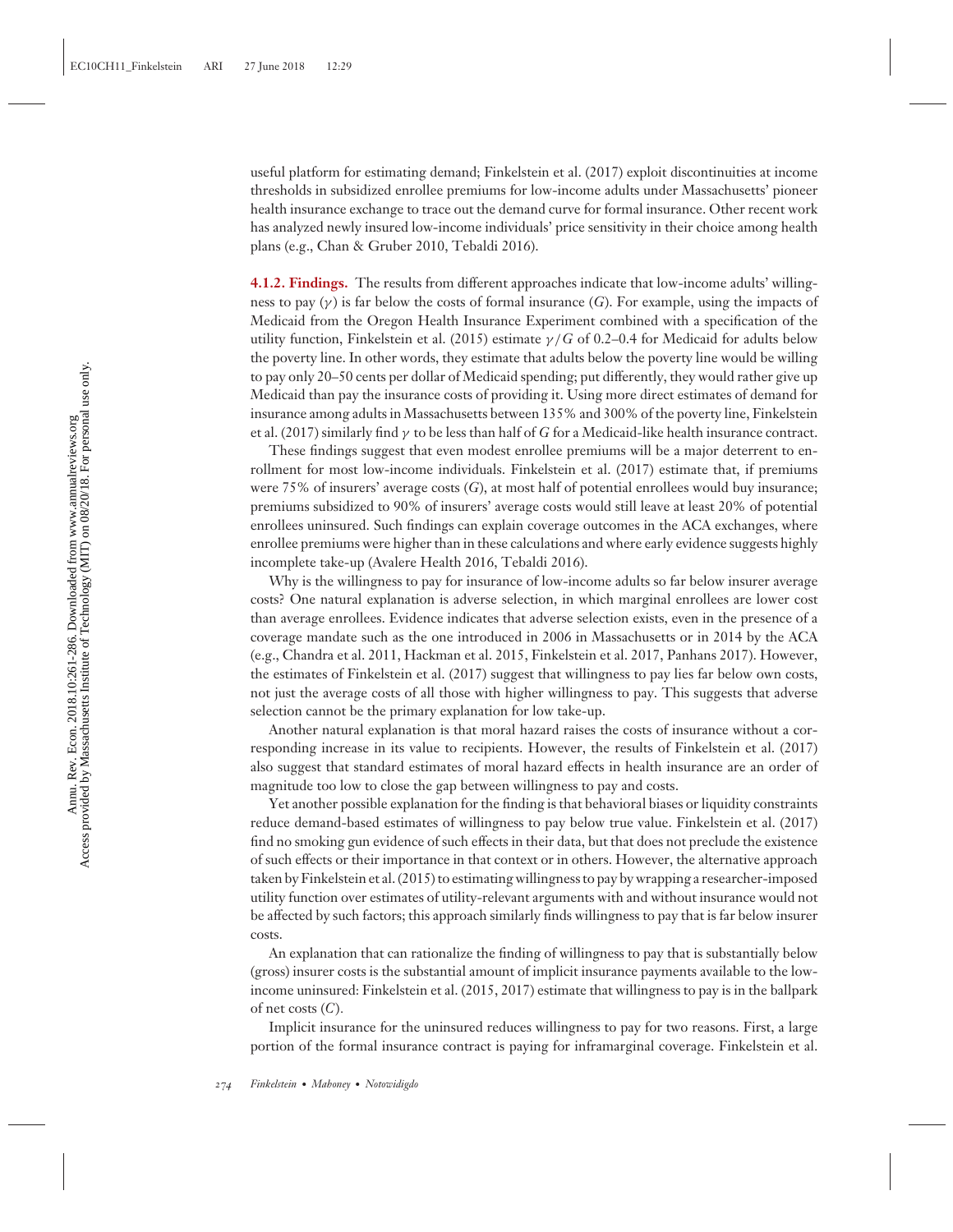(2015) estimate that 60 cents of every dollar of adult Medicaid spending in the Oregon Health Insurance Experiment represent a transfer to the previous providers of implicit insurance payments for the uninsured (i.e.,  $\Delta I/G = $0.60$ ).<sup>16</sup> Second, due to the concavity of the utility function, the marginal value of additional insurance is lower than the marginal value of the first unit.

Consistent with an important role for transfers to nonrecipients in explaining willingness to pay below insurer costs for low-income adults, Hackman et al. (2015) estimate that willingness to pay is above insurer costs for individuals above 300% of the poverty line in Massachusetts. These higher-income individuals may well have less access to uncompensated care; Mahoney (2015) finds that uninsured individuals with more wealth receive less implicit insurance.

This evidence of the importance of uncompensated care in explaining willingness to pay below costs is suggestive but indirect. An important area for further work is to more directly estimate the impact of the availability of uncompensated care on willingness to pay for insurance. To date, there has been relatively little work on this topic. Existing work includes Herring's (2005) cross-sectional estimates of the relationship between the availability of charity care and the extent of private insurance coverage, Lo Sasso & Meyer's (2006) analysis of how area-level changes in the availability of charity care correlate with changes in private health insurance coverage, and Mahoney's (2015) analysis of the relationship between the implicit insurance from personal bankruptcy and private insurance coverage.

#### **4.2. Normative Analysis**

In this section, we consider the normative implications of the estimates of willingness to pay relative to costs. This requires either that we stipulate to the functional form of the normative utility function (see Finkelstein et al. 2015) or that we interpret demand estimates (see Finkelstein et al. 2017) as the welfare-relevant metric. The latter assumption—that demand reveals value—is a standard assumption in economics and has been widely used to estimate the surplus from private (often employer-provided) insurance (e.g., Einav et al. 2010).

However, assuming that demand reveals value may be problematic in general and for a lowincome population in particular. Any type of behavioral bias—such as inattention, misperceived probabilities, or inertia—can drive a wedge between demand and underlying value. Spinnewijn (2018) discusses such issues in detail, and Baicker et al. (2015) describe some of the evidence of behavioral biases in the health care context. Even without behavioral biases, neoclassical frictions such as liquidity constraints may reduce willingness to pay below the normative value of insurance, since premiums must be paid out of current income. These important caveats notwithstanding, we proceed with normative analysis of subsidies for formal health insurance for low-income adults. Interestingly, despite the different caveats, the outcomes-based approach of Finkelstein et al. (2015) and the demand-based approach of Finkelstein et al. (2017) yield very similar results.

**4.2.1. Efficiency analysis.** Comparisons of recipient willingness to pay to gross cost ( $\gamma/G$ ) speak to the question: If low-income adults had to finance the cost of formal insurance through lumpsum taxes, would they be better off? Market failures such as adverse selection could, in theory,

<sup>&</sup>lt;sup>16</sup>Finkelstein et al.'s (2015) estimate follows directly from the finding that low-income uninsured adults in the Oregon Health Insurance Experiment paid only approximately 20 cents on the dollar for their medical care (using transacted prices for those on Medicaid rather than list prices for the uninsured to estimate medical expenses). The remaining 80 cents per dollar of medical care was paid by nonrecipients. This translates into fewer than 80 cents on the dollar of transfers to nonrecipients because Medicaid also has a moral hazard effect of increasing health care use, so that Medicaid spending on medical care exceeds total (consumer plus third-party) spending on medical care for the uninsured.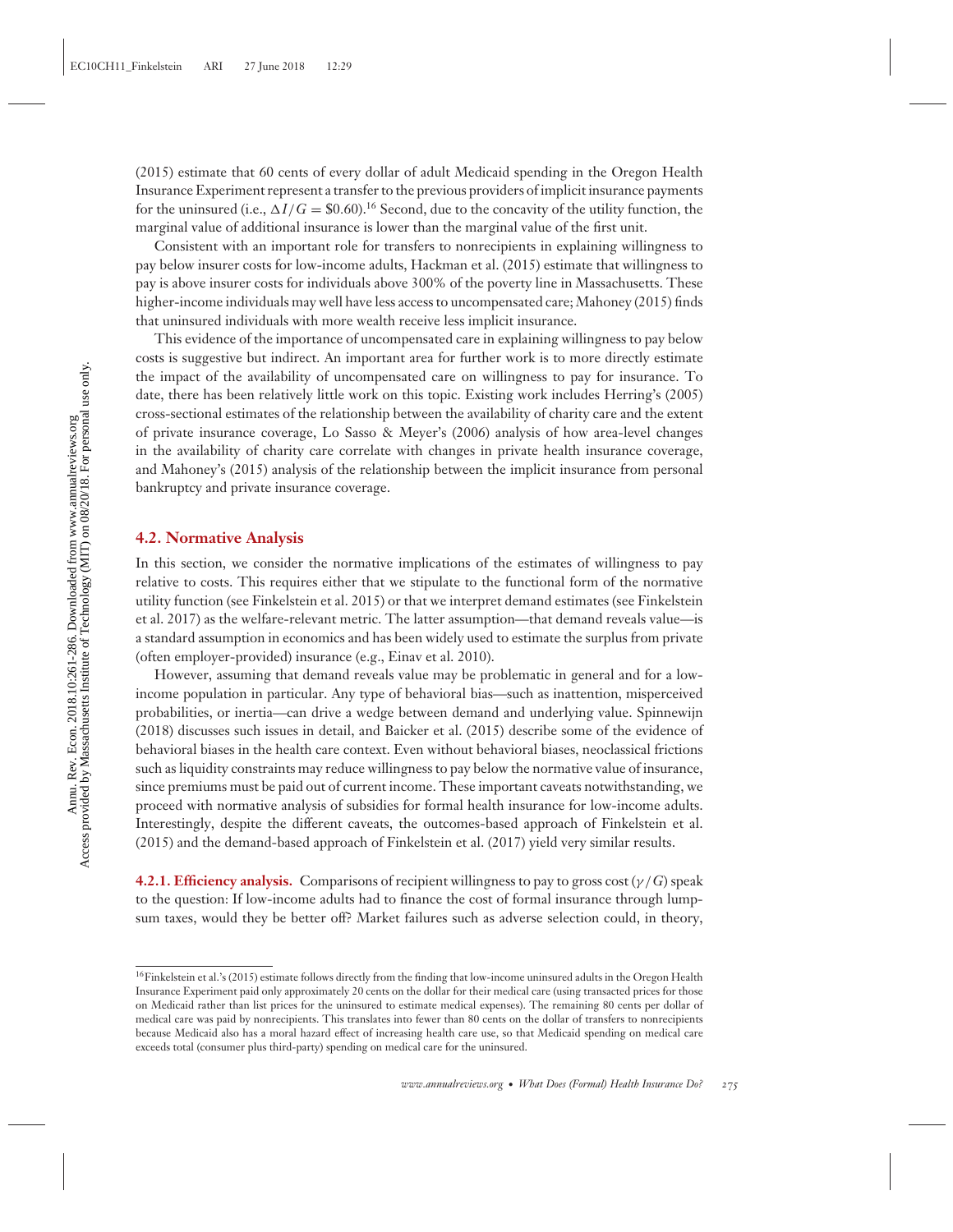allow such budget-neutral subsidies to increase welfare (Einav & Finkelstein 2011). However, the evidence suggests that, although adverse selection exists, it does not, by itself, provide an economic rationale for budget-neutral health insurance subsidies for low-income adults: Willingness to pay lies far below own costs, so that even if insurers were able to price discriminate on the basis of willingness to pay, individuals would not want to purchase insurance at prices that would allow the insurance company to break even. In other words, average welfare of the uninsured would not increase if the low-income uninsured had to finance the cost of their formal insurance through lump-sum taxes.

The substantial amount of implicit insurance for the uninsured provides an alternative rationale for subsidizing formal insurance through a mechanism known as the Samaritan's dilemma (Buchanan 1975). Suppose that an uninsured individual receives a large health shock and requires medical care. Society (the good Samaritan) faces a dilemma: If it chooses to provide charity care to this uninsured individual, it encourages others to forgo health insurance. In other words, because the uninsured do not face the full social cost of being uninsured when uncompensated care exists, they have less incentive to take up formal insurance coverage. This introduces a key potential inefficiency: Society is unlikely to choose the optimal level of implicit insurance. Indeed, this optimal level likely varies across individuals with different preferences. However, because individuals cannot buy formal insurance that tops up what is available as uncompensated care through informal insurance, the existence of this informal insurance creates an implicit tax on formal insurance; formal insurance premiums must cover the inframarginal care that would have been provided as uncompensated care in the absence of formal insurance.<sup>17</sup> Formal insurance choices may therefore be distorted away from what they would be in the absence of this implicit tax (Coate 1995).<sup>18</sup>

One way to overcome this issue is to commit to not providing medical care to the uninsured, but it is hard to imagine a moral society committing to deny care to an uninsured victim of a car accident, for example. Another way to wriggle out of this predicament is to subsidize formal insurance so that individuals face the net cost of formal insurance (i.e., can effectively pay to top up the implicit insurance); a health insurance mandate that penalizes individuals for being uninsured can be used to similar effect (Mahoney 2015).

In the presence of substantial transfers to nonrecipients, therefore, the question of whether it is efficient for low-income adults to have formal insurance requires a comparison of willingness to pay  $(\gamma)$  to the net cost of formal insurance  $(C)$ , rather than the gross cost  $(G)$ . Due to moral hazard, it is a priori uncertain whether, for a given risk-averse individual, γ /*C* is above or below 1; it will exceed 1 only if the marginal welfare gains from (budget-neutral) formal risk protection are greater than the moral hazard costs of this formal insurance (Zeckhauser 1970). Empirically, the results related to this question are inconclusive. Finkelstein et al. (2015) estimate γ /*C* ranging from 0.5 to 1.2; Finkelstein et al. (2017) similarly estimate that  $\gamma$  hovers in the neighborhood of *C*. What seems clear is that low-income uninsured adults' willingness to pay is not substantially in excess of the net costs of formal insurance.

The large role played by implicit insurance for the uninsured raises another natural efficiency question: How does our current system of implicit insurance distort health care demand and supply? For example, the system may set relative prices differently across different types of care (e.g.,

<sup>&</sup>lt;sup>17</sup>The top-up health insurance policy that we consider in this discussion is reminiscent of the health insurance policies considered by Einav et al. (2016) to cover the incremental costs of more expensive treatments.

<sup>&</sup>lt;sup>18</sup>This same type of choice distortion can arise if individuals cannot apply subsidies for formal insurance to a range of options; historically, this was the case for Medicaid (Cutler & Gruber 1996), but more recently, public subsidies for health insurance have been accompanied by substantial choice (e.g., Medicare Part D, ACA exchanges). A related issue arises when insured individuals cannot pay on the margin to top up care covered by insurance (Einav et al. 2016).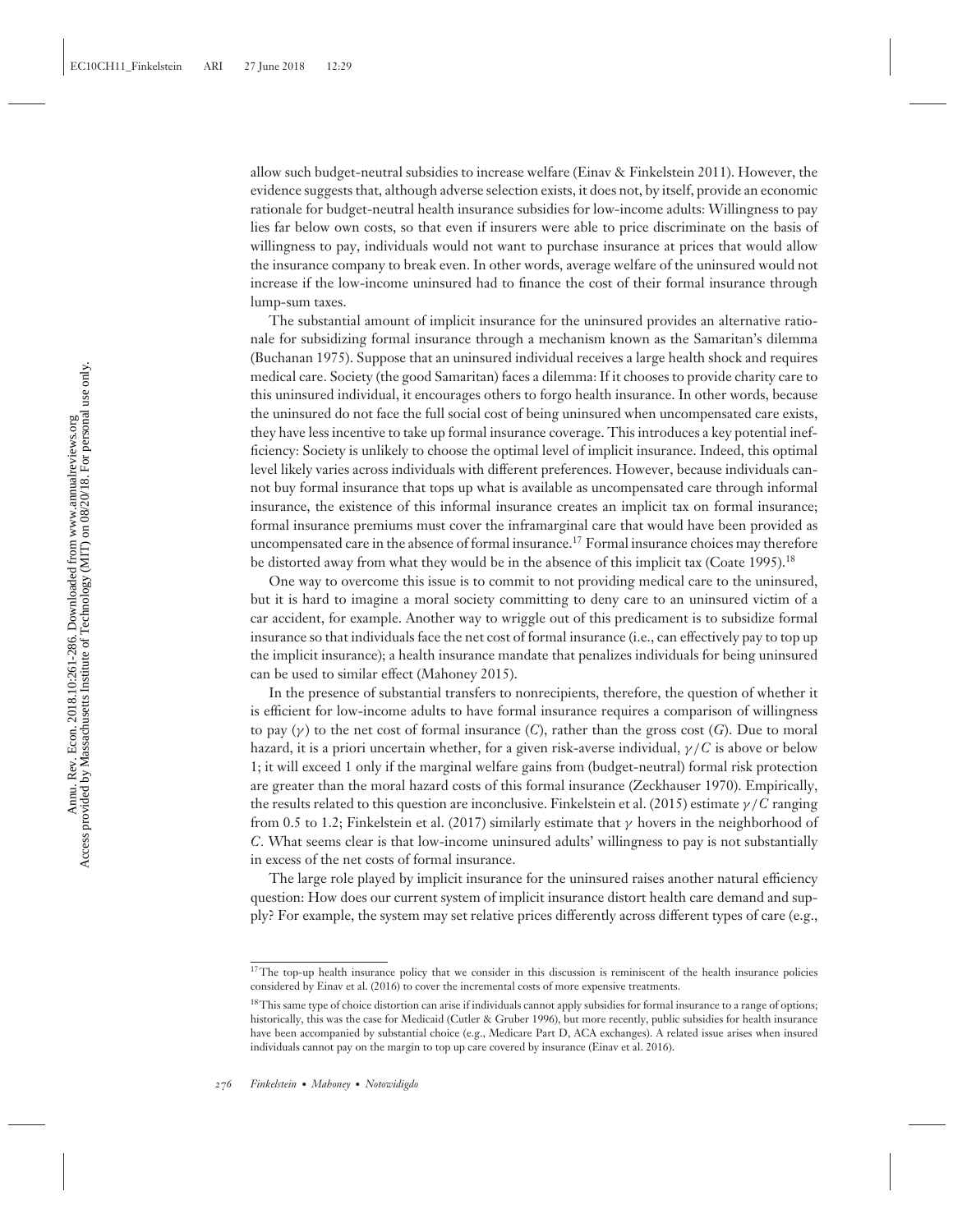making the emergency room effectively more subsidized than primary care). It may also create disincentives for health care providers to locate in areas with high rates of uninsured and, particularly, to provide emergency services in such areas. Existing work includes Norton & Staiger's (1994) analysis suggesting that for-profit hospitals try to avoid the uninsured by locating in better-insured areas and Hsia et al.'s (2011) analysis suggesting a relationship between the share of uninsured in an area and the propensity for the emergency department at the area's hospital to close. Noting the fact that health care is a locally provided good, Dranove et al. (2015) suggest a floor and trade proposal in which hospitals can have required charity care provisions that can be met through payments to other hospitals providing this care, thus reducing incentives to avoid locating or expanding in low-income neighborhoods. More work on these interesting and understudied questions about the impact of implicit insurance on provider behavior would be valuable.

**4.2.2. Distributional analysis.** In practice, most formal health insurance expansions are partially or fully subsidized: The recipients of formal insurance expansions rarely finance the full costs of these expansions. Insurance expansions therefore have an important distributional component, as well. In particular, recent government interventions in health insurance have disproportionately expanded coverage for low-income individuals through public subsidies financed by general revenue.

A distributional perspective suggests two key modifications to simply analyzing γ /*G* or γ /*C*. First, on the cost side, we consider above only formal insurance payments (see Equations 5 and 6).19 The costs of a means-tested subsidy, however, additionally include any reduced income tax revenue for the government that occurs if individuals decrease labor market earnings to meet the eligibility requirements. The resulting fiscal externality from lower-income tax revenue would further increase the total cost of the health insurance expansion. Existing evidence suggests that such labor market responses to subsidized health insurance coverage may be substantial (Dague et al. 2017, Garthwaite et al. 2014), although smaller responses have been found for traditional Medicaid beneficiaries and individuals with potential earnings close to the federal poverty line (Baicker et al. 2014, Leung & Mas 2018).

Second, on the benefits side, we should apply a social welfare function to estimates of  $\gamma$  in a low-income population or weight  $\gamma$  using a parameterization of social marginal utilities of income that translates individual willingness to pay into social willingness to pay (Saez & Stantcheva 2016). In other words, even if recipient willingness to pay does not exceed costs, social benefits may exceed costs.

To illustrate this second point, we consider a utilitarian social welfare function over individual utility functions. In this case, social welfare is each recipient's willingness to pay multiplied by the ratio of the marginal utility of consumption of the recipient to the marginal utility of consumption of the average person in the population. A rough calculation from the Consumer Expenditure Survey suggests that the median consumption in the recipient population relative to the general population is about 40% for the Oregon Health Insurance Experiment and 60% for the subsidized low-income health insurance exchange in Massachusetts. To calibrate the social value of insurance expansions for the low-income population, suppose individual utility is constant relative risk aversion with a coefficient of relative risk aversion of  $\sigma$  (i.e., a marginal utility of consumption of  $1/c^{\sigma}$ ). For  $\sigma = 3$ , social welfare from insurance coverage would be approximately

<sup>&</sup>lt;sup>19</sup>These costs include both the inframarginal payments for health care that the individual consumed when uninsured and the increased payments due to the moral hazard response to insurance; the latter represents a fiscal externality from the insurance on the government.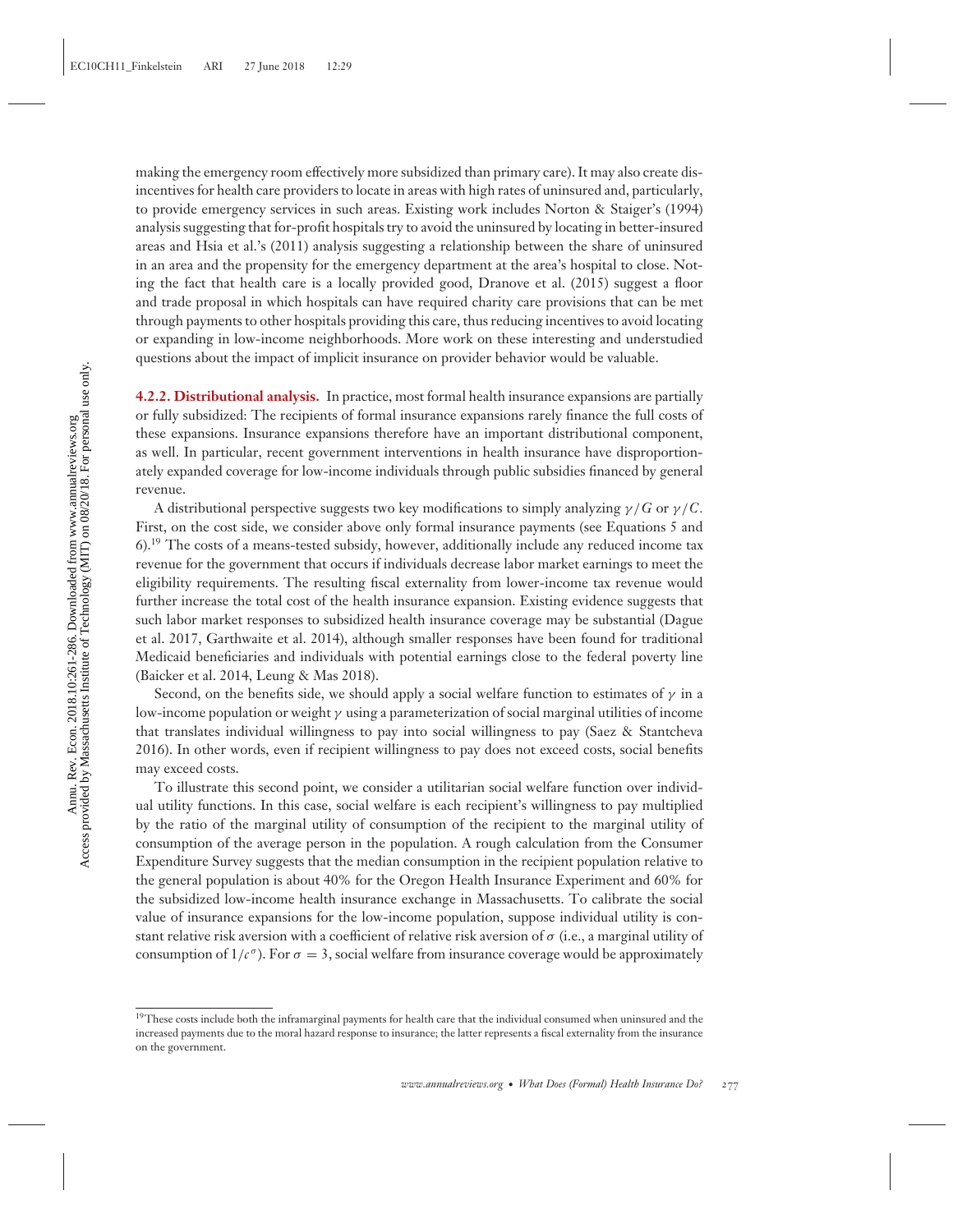15 times recipient willingness to pay for Medicaid in Oregon and approximately 5 times that for the low-income health insurance exchanges in Massachusetts. Even with log utility, social welfare would be 2.5 times recipient willingness to pay for Oregon Medicaid and 1.7 times recipient value for Massachusetts' health insurance. Since γ was estimated to be at least 20% of *G*, these estimates suggest that social welfare would certainly exceed *C* and would likely exceed *G*. Naturally, more concave social welfare functions than utilitarian would further increase social welfare, as would more concave individual utility functions. Publicly subsidized health insurance expansions for low-income adults therefore seem to pass a social cost–benefit test under a fairly conservative parameterization of the social welfare function.

An alternative benchmark is Hendren's (2014) suggestion to compare the redistributive bang for the buck across alternative redistributional instruments. In this context, one would compare the increase in welfare for low-income recipients per dollar of government expenditures on formal health insurance (i.e.,  $\gamma/G$ ) to what could be achieved through alternative transfer programs to a similar population. This avoids having to take a stand on the curvature of the social welfare function or the individual utility function, and instead asks whether health insurance subsides are more or less costly as a form of redistribution than other transfer programs.

A natural comparison is to the EITC, the primary form of tax subsidies to low-income individuals in the United States. Hendren (2016b) draws on existing empirical estimates of the impact of the EITC on labor supply to estimate that the EITC generates roughly \$0.90 of welfare to EITC recipients for every dollar of government spending. Welfare gains are less than spending due to the labor supply distortions created by the EITC. The EITC bang for the buck of 0.9 thus appears to be substantially above estimates for health insurance subsidies to low-income adults, which, as discussed above, place  $\gamma/G$  at 0.5 or lower.

Again, however, this estimate of γ /*G* considers only the value of the insurance to recipients and gives zero weight to the transfers to external parties  $\Delta I$ ; recall that  $\Delta I \approx 0.6$ *G*. A critical question, therefore, is what the ultimate economic incidence of these transfers is. Consider, for example, the estimates of Finkelstein et al. (2015) of γ /*G* ranging from 0.2 to 0.4. If the government bears the incidence of uncompensated care payments—as would be the case if public funds were used to reimburse hospitals for uncompensated care—then the cost to the government of providing the insurance would decrease to 0.4*G*, and the relevant comparison to the 0.9 estimate for the EITC would be to  $\gamma$  /(0.4*G*), which is 0.5–1.2. If the low-income individuals bear the ultimate incidence of the transfers  $\Delta I$ —as would be the case if reductions in uncompensated care costs for the newly insured allowed providers to provide better care to the remaining low-income uninsured—then the relevant comparison of the 0.9 estimate for the EITC is to  $(\gamma + 0.6)$ *G*)/*G*, which ranges from 0.8 to 1.1. This suggests that subsidizing health insurance for low-income adults is in the same ballpark as cash transfers through the EITC if either the government or the low-income beneficiaries bear the incidence of uncompensated care provision to the low-income uninsured. However, if the ultimate incidence of  $\Delta I$  is on the high end of the income distribution—such as hospital owners or the privately insured—then the relevant EITC comparison could be to  $(\gamma + 0.3G)/G$ , or 0.5–0.8, at which point the bang for the buck looks lower for health insurance subsidies than the EITC.<sup>20</sup> Finkelstein et al. (2017) undertake a comparable set of exercises, and the results are similar in their context.Whether subsidized health insurance is more or less efficient than the EITC as a way to transfer resources to low-income individuals depends critically on the

 $^{20}$ In this calculation, we assume that half of the \$0.60 transfer can be brought back to the bottom of the income distribution, using Hendren's (2014) estimate that \$1 falling near the top of the income distribution can be turned into \$0.50 to an EITC beneficiary through modifications in the income tax schedule.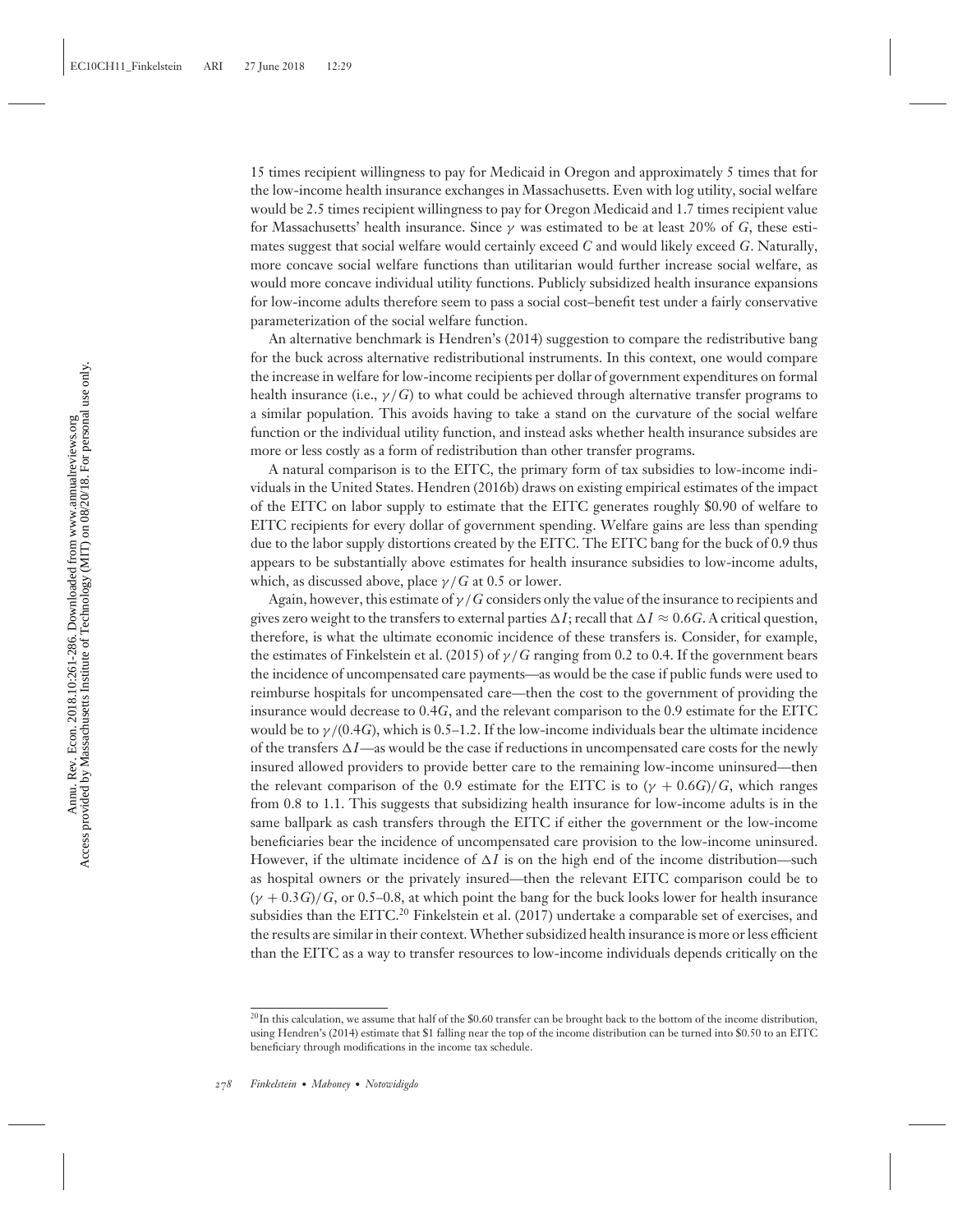economic incidence of the large transfers that subsidized health insurance generates to providers of uncompensated care.<sup>21</sup>

The normative analysis suggests that the efficiency case for subsidized health insurance is marginal. In particular, the evidence indicates that the average welfare of the uninsured would be lower if low-income uninsured had to finance the full cost of formal insurance through lump-sum taxes. Instead, willingness to pay seems to be in the ballpark of the net cost of formal insurance, implying that any welfare gains from budget-neutral subsidies are minimal. In practice, of course, health insurance subsidies have a substantial distributional component. Given the higher marginal utility of consumption of lower-income adults, the social value of formal health insurance to low-income adults likely exceeds its (gross) cost and certainly exceeds its net cost. However, whether subsidies for health insurance for low-income adults are an efficient form of redistribution compared to cash transfers, such as the EITC, depends critically on where in the income distribution the ultimate economic incidence of the transfers from formal health insurance expansions to nonrecipients falls.

### **4.3. The Economic Incidence of**  $\Delta$ *I*

Determining the ultimate economic incidence of the large transfers that health insurance subsidies generate to external parties is a complicated, challenging, and not-yet-resolved issue. We begin by describing evidence on the direct financiers of the implicit insurance for the uninsured. We then turn to the ultimate economic incidence; we briefly sketch some of the conceptual issues and describe the limited evidence to date.

**4.3.1. Direct financiers of implicit insurance payments.** Implicit insurance payments for the uninsured (*Iu*) appear to be directly financed primarily by hospitals and the public sector. Garthwaite et al. (2018) estimate that each uninsured individual costs hospitals approximately \$800 per year in uncompensated care costs. Early evidence from the ACA also finds evidence of financial benefits to hospitals from expanding formal health insurance, with Medicaid expansion states experiencing a decline in hospital uncompensated care costs relative to nonexpansion states (Dranove et al. 2016). Direct benefits to hospitals are consistent with the lobbying efforts by hospitals around health insurance expansions and repeals described in Section 1.

In addition to financing by hospitals, there are a number of ways that the public sector pays for implicit insurance (Hadley et al. 2008). Federal Disproportionate Share Hospital (DSH) payments are intended to partially compensate hospitals for providing uncompensated care. Several states have designed uncompensated care pools that provide funding to hospitals that face bad debt from unpaid medical bills and funding shortfalls due to providing uncompensated care to the uninsured seeking emergency medical treatment. Formal health insurance expansions are often accompanied by a decline in uncompensated care payments, suggesting that policy makers perceive a relationship between formal insurance coverage and hospital finances. For instance, because the Medicaid expansions under the ACA were expected to reduce the costs of uncompensated care,

<sup>&</sup>lt;sup>21</sup> Means-tested subsidized health insurance would also look worse as a redistributive tool than the estimates presented in this review if these means-tested subsidies encourage substantial declines in labor market earnings. As noted above, this additional fiscal externality would increase costs per dollar of transfer to recipients. The estimates discussed in this section do not incorporate any such labor market responses. Alternatively, under the assumption that the labor supply response per dollar of health insurance transfer is the same as the labor supply response per dollar of a cash transfer like the EITC, one could safely ignore any labor market responses to subsidized health insurance and simply compare the estimates of willingness to pay per dollar of health insurance subsidy against the benchmark of 1 (instead of 0.9, which accounts for the EITC's labor market distortions).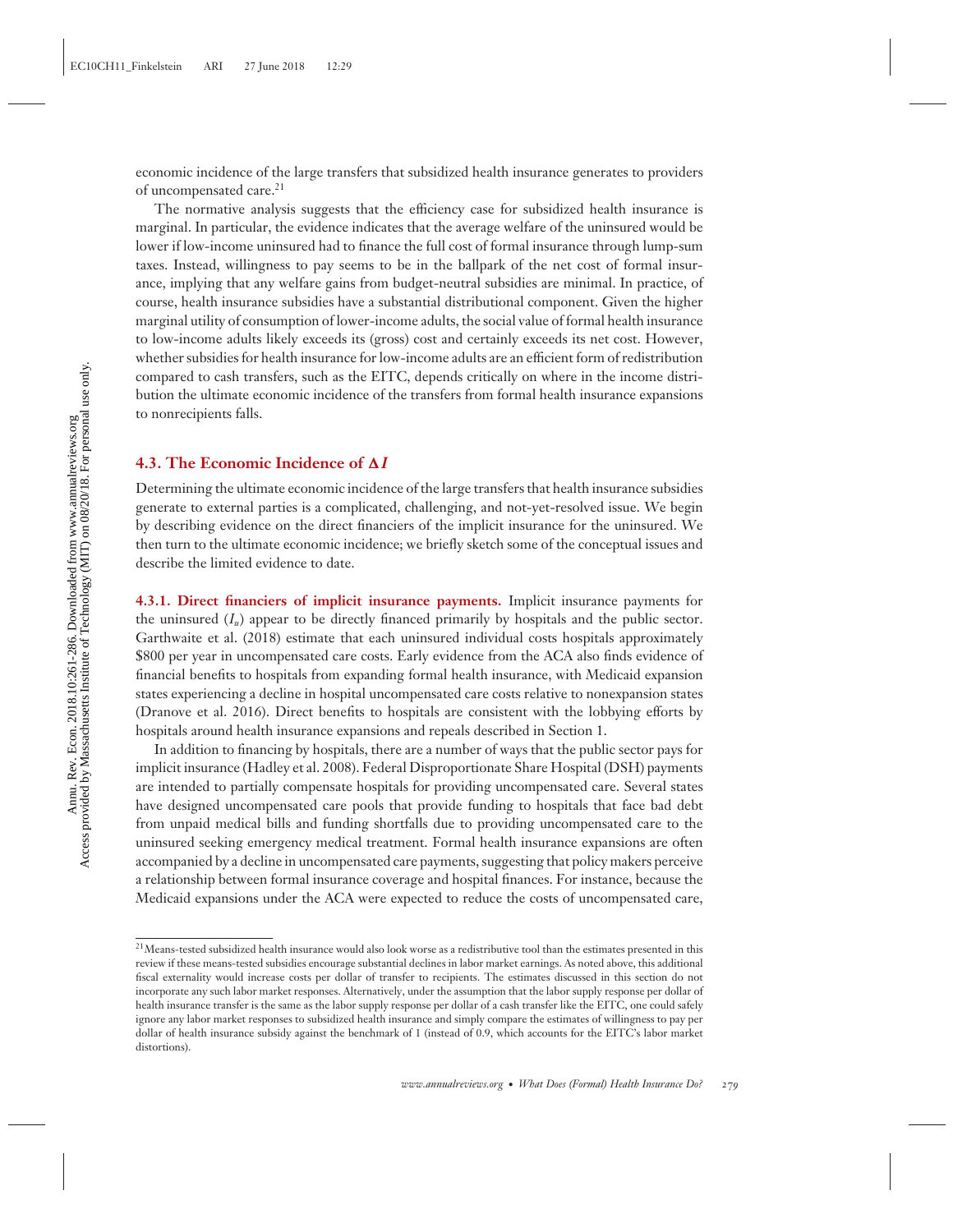they were accompanied by reductions in DSH payments (Rudowitz 2013). Likewise, the financing of the Massachusetts health insurance expansion in 2006 was partially funded by dissolving the state's uncompensated care pool (Kolstad & Kowalski 2012).

**4.3.2. Ultimate economic incidence of implicit insurance payments.** The ultimate economic incidence of changes in implicit insurance payments due to formal health insurance is conceptually complicated and empirically elusive. The list of potentially affected parties is long and includes shareholders (at for-profit hospitals); buyers (insurance companies and patients); suppliers (e.g., employees, prescription drug and medical device manufacturers); hospital competitors (community health clinics); and local, state and federal governments. As an example of the complicated interrelationships involved, consider Federal Qualified Health Clinics (FQHCs). Federal, state, and local governments provide grants to FQHCs to provide free or pay-as-you-can care to the uninsured population. In 2015, FQHCs served roughly 6 million uninsured patients (out of roughly 25 million patients total) and received roughly \$7 billion in grants from federal, state, and local governments (**<https://bphc.hrsa.gov/uds/datacenter.aspx>**). Against this backdrop, changes in implicit insurance payments could indirectly affect both the clinics themselves and the governments that fund them through grants. The ACA expanded funding for FQHCs, perhaps in expectation of an increased demand for FQHCs in response to the ACA Medicaid expansions.

Economic theory, unfortunately, provides little guidance on who will bear the incidence. One critical conceptual question is whether  $\Delta I$  should be thought of as a (negative) shock to a medical provider's fixed costs or variable costs. If it primarily affects variable costs, theories of pass-through (e.g.,Weyl & Fabinger 2013) predict that the incidence will be borne by the inelastic parties, which simply transforms the problem into one of estimating elasticities. Naturally, these elasticities may vary depending on the time horizon considered.

If  $\Delta I$  primarily affects fixed costs, then, in the simplest model,  $\Delta I$  only affects the provider's exit and entry decisions, as well as their threat point in their negotiations with buyers (insurance companies) and suppliers (labor or prescription drug and medical device manufacturers). If the exit and entry threat point is not relevant to the bargaining game, then providers may have little ability to pass  $\Delta I$  through to other parties. Any effect on exit and entry—such as the effect of a decision to locate in or leave an area—may have impacts on all the patients in that area. In a similar vein,  $\Delta I$  could affect hospital investments in fixed-cost activities—e.g., the adoption of a technology—which could likewise broadly affect patients. Consistent with this, Finkelstein (2007) provides evidence that the introduction of Medicare in 1965 affected hospital technology adoption and entry decisions.

Interestingly, many policy makers either implicitly or explicitly assume that hospitals simply pass on uncompensated care costs to privately insured patients. For example, the text of the ACA (42 USC 18091) states, "[t]o pay for [uncompensated care], health care providers pass on the cost to private insurers, which pass on the cost to families. This cost-shifting increases family premiums by on average over \$1,000 a year. By significantly reducing the number of the uninsured, the requirement, together with the other provisions of this Act, will lower health insurance premiums." Cost shifting was also cited by Chief Justice Roberts in the Supreme Court decision upholding the ACA' s constitutionality (*National Federation of Independent Business v. Sebelius* 2012).

Despite this widespread assumption of substantial cost shifting, there is limited empirical evidence of the ability of hospitals to actually pass on uncompensated care costs. Garthwaite et al. (2018) show that increases in the uninsurance rate are associated with a decline in hospital operating (profit) margins. This indicates that hospitals are not able to fully pass on increased uncompensated care costs, at least over the relatively short time horizon that Garthwaite et al. examine.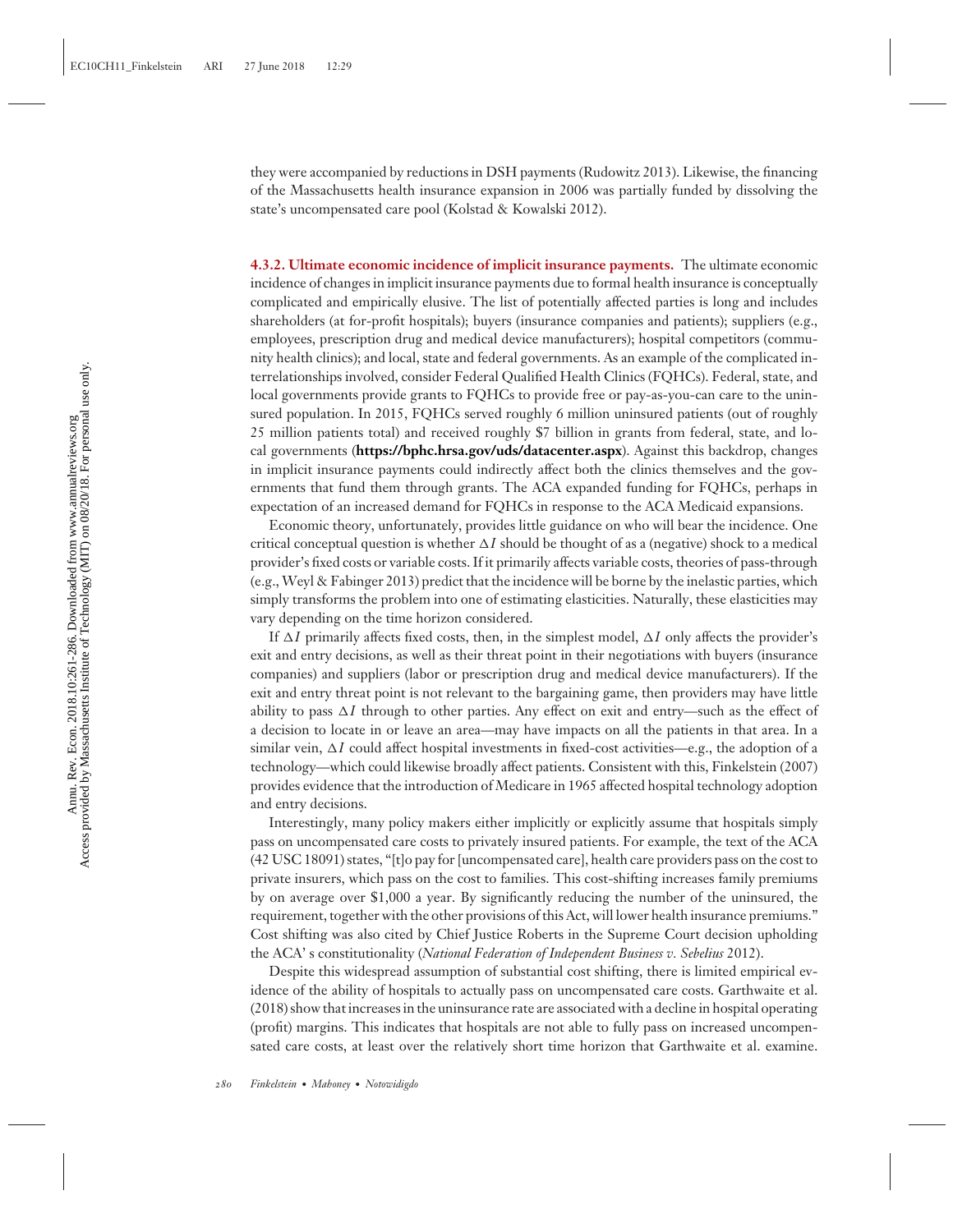This implies that hospitals are not able to fully evade the ultimate economic incidence of implicit insurance payments but leaves the precise breakdown across different parties largely uncertain.

This finding of limited cost shifting in the case of uncompensated care costs lines up with several related studies that document limited evidence of cost shifting in other health care contexts (Clemens & Gottlieb 2017, Dranove 1988, Dranove et al. 2014, Morrisey 1994, Timmins 2014). Indeed, a recent review of evidence on hospital cost shifting concludes that it occurs "at a relatively low rate" (Frakt 2011, p. 90). While the ultimate incidence of hospital uncompensated care costs remains unsettled, these studies are consistent with arguments made by hospital trade groups that repeals of public health insurance expansions will cause hospitals to suffer significant financial losses (e.g., Goldstein 2016). Indeed, the initial collapse of the American Health Care Act bill to repeal the ACA in March 2017 appeared to lead to sharp increases in the stock prices of for-profit hospital systems (see, e.g., **<https://twitter.com/ddiamond/status/845391255953723393>**).

#### **5. CONCLUSION**

This review considers the positive and normative implications of publicly subsidized expansions of health insurance coverage. We describe three core positive findings. First, publicly subsidized health insurance conveys benefits to the previously uninsured in the form of improvements in health measures, increases in consumption proxies, and reductions in medical debt. Measurement challenges to date suggest that more work is needed to estimate nonmortality health impacts of health insurance, to directly measure consumption impacts, and to examine benefits to recipients from reductions in medical debt.

Second, publicly subsidized health insurance also conveys substantial benefits to the nonrecipients who previously provided informal insurance payments for the uninsured. Both empirical evidence and lobbying campaigns by hospital groups for health insurance expansions (and against contractions) suggest that hospitals foot the bill for much of the uninsured's care on the margin. A key unanswered—and challenging—question going forward is who bears the ultimate economic incidence of these informal insurance payments.

Third, low-income adults' willingness to pay for publicly subsidized insurance is substantially below the costs to insurers of providing this coverage. This helps explain limited take-up of even heavily subsidized formal health insurance. The substantial benefits from formal insurance to nonrecipients (i.e., the presence of large amounts of uncompensated care for the low-income uninsured) are likely important in explaining this low willingness to pay for formal insurance relative to cost; willingness to pay is much closer to costs net of transfers to nonrecipients.

In addition to these positive findings, we also describe some of their normative implications. The fact that willingness to pay is substantially below gross costs indicates that low-income adults would be worse off if they had to finance the cost of formal insurance through lump-sum taxes. These subsidies are therefore difficult to rationalize as welfare-increasing, budget-neutral subsidies that combat market failures like adverse selection. Subsidies can potentially be rationalized as a way to combat the implicit tax that uncompensated care for the uninsured imposes on formal insurance, but willingness to pay appears similar to net costs, suggesting that any welfare gains from budget-neutral subsidies are minimal.

In practice, of course, these subsidies are not financed by low-income adults, but rather have a substantial distributional component. Given the higher marginal utility of consumption of lowerincome adults, it seems likely that the social value of formal health insurance to low-income adults exceeds its (gross) cost and certainly its net cost. However, whether subsidies for health insurance for low-income adults are an efficient form of redistribution compared to cash transfers such as the EITC is unclear. The answer depends critically on the open and challenging question of where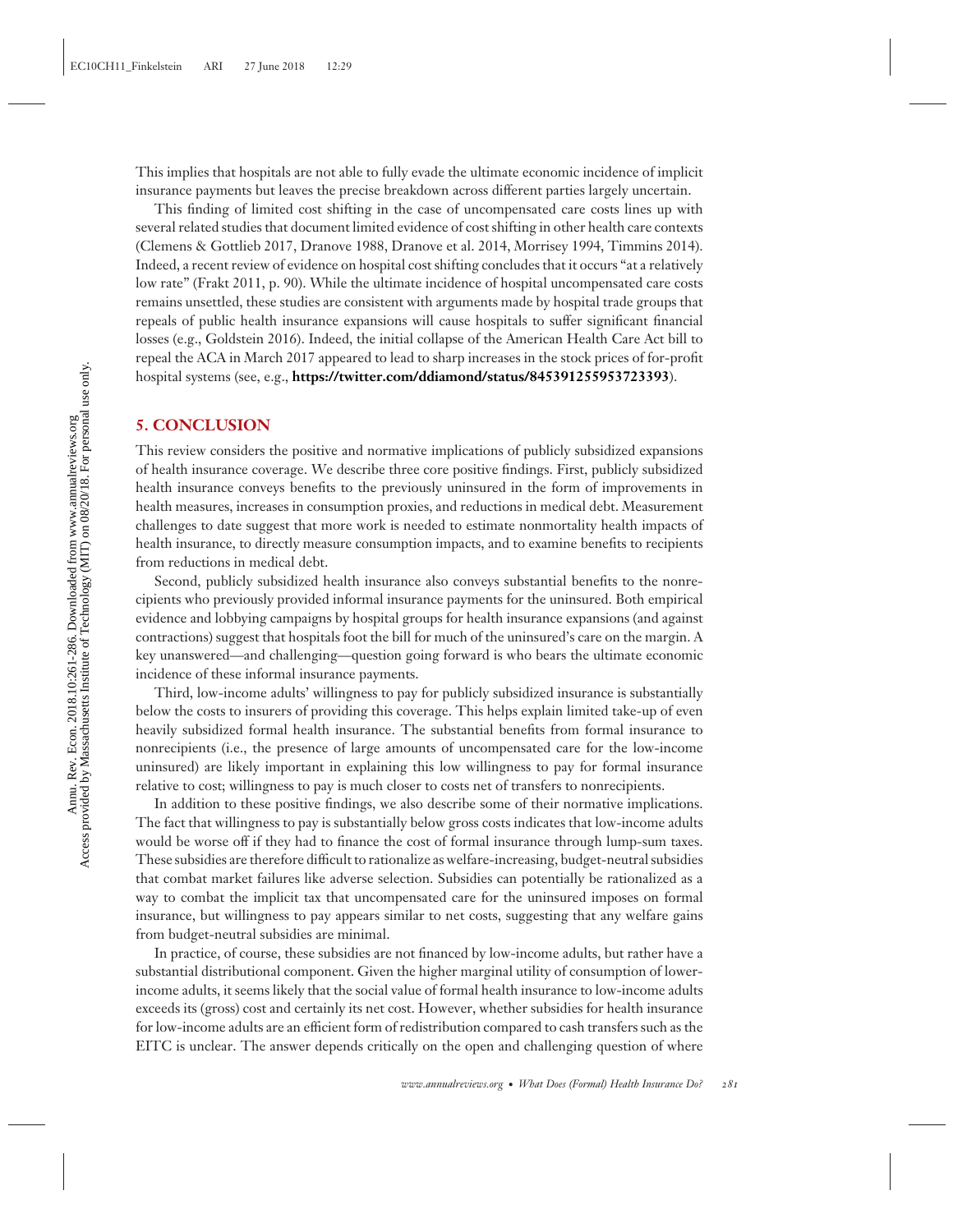in the income distribution the ultimate economic incidence of the transfers from formal health insurance expansions to nonrecipients falls.

At a broad level, the work highlighted in this review suggests the importance of uncompensated care in understanding both the positive and normative implications of public subsidies for health insurance and underscores the need for more work on this topic. The existence of uncompensated care and the underlying Samaritan's dilemma (Buchanan 1975, Coate 1995) are two of the textbook rationales for government intervention in health insurance markets. However, in recent decades, they have received comparatively less empirical attention than other such textbook rationales, such as adverse selection. On the descriptive front, it would be valuable to have more evidence on the nature and form of uncompensated care, how willingness to pay for formal insurance varies with the availability of uncompensated care, and how a provider's behavior is affected by their uncompensated care obligations. On the normative front, key open questions concern the relative efficiency of implicit insurance provided through uncompensated care and formal insurance coverage, as well as the ultimate economic incidence of implicit insurance provision.

#### **DISCLOSURE STATEMENT**

The authors are not aware of any affiliations, memberships, funding, or financial holdings that might be perceived as affecting the objectivity of this review.

#### **ACKNOWLEDGMENTS**

We are grateful to Sarah Abraham, Craig Garthwaite, Andrew Goodman-Bacon, Colin Gray, Nathan Hendren, Erzo Luttmer, Mark Shepard, Johannes Spinnewijn, Jonathan Skinner, and Carolyn Stein for helpful comments. We gratefully acknowledge financial support from the National Institute of Aging under grants RC2AGO36631 and R01AG0345151 to A.F.

#### **LITERATURE CITED**

- Anderson M, Dobkin C, Gross T. 2012. The effect of health insurance coverage on the use of medical services. *Am. Econ. J. Econ. Policy* 4(1):1–27
- Angrist JD, Pischke J. 2009. *Mostly Harmless Econometrics: An Empiricist's Companion*. Princeton, NJ: Princeton Univ. Press
- Aron-Dine A, Finkelstein A, Einav L. 2013. The RAND Health Insurance Experiment, three decades later. *J. Econ. Perspect.* 27(1):197–222
- Avalere Health. 2016. *The state of exchange: a review of trends and opportunities to grow and stabilize the market*. Rep., Avalere Health, Washington, DC. **[http://go.avalere.com/acton/attachment/12909/](http://go.avalere.com/acton/attachment/12909/f-0352/1/-/-/-/-/20161005_Avalere_State) [f-0352/1/-/-/-/-/20161005\\_Avalere\\_State](http://go.avalere.com/acton/attachment/12909/f-0352/1/-/-/-/-/20161005_Avalere_State)**
- Avery RB, Calem PS, Canner GB. 2004. *Consumer credit scoring: Do situation circumstances matter*? Work. Pap. 146, Bank Int. Settl., Basel, Switz.
- Baicker K, Finkelstein A. 2013. Effects of Medicaid on clinical outcomes: reply to letters. *New Engl. J. Med.* 369(6):581–83
- Baicker K, Finkelstein A, Song J, Taubman S. 2014. The impact of Medicaid on labor market activity and program participation: evidence from the Oregon Health Insurance Experiment. *Am. Econ. Rev.* 104(5):322– 28
- Baicker K, Mullainathan S, Schwartzstein J. 2015. Behavioral hazard in health insurance. *Q. J. Econ.* 130(4):1623–67
- Baicker K, Taubman S, Allen H, Bernstein M, Gruber J, et al. 2013. The Oregon experiment: effects of Medicaid on clinical outcomes. *New Engl. J. Med.* 386(18):1713–22
- Barcellos S, Jacobson M. 2015. The effects of Medicare on medical expenditure risk and financial strain. *Am. Econ. J. Econ. Policy* 7(4):41–70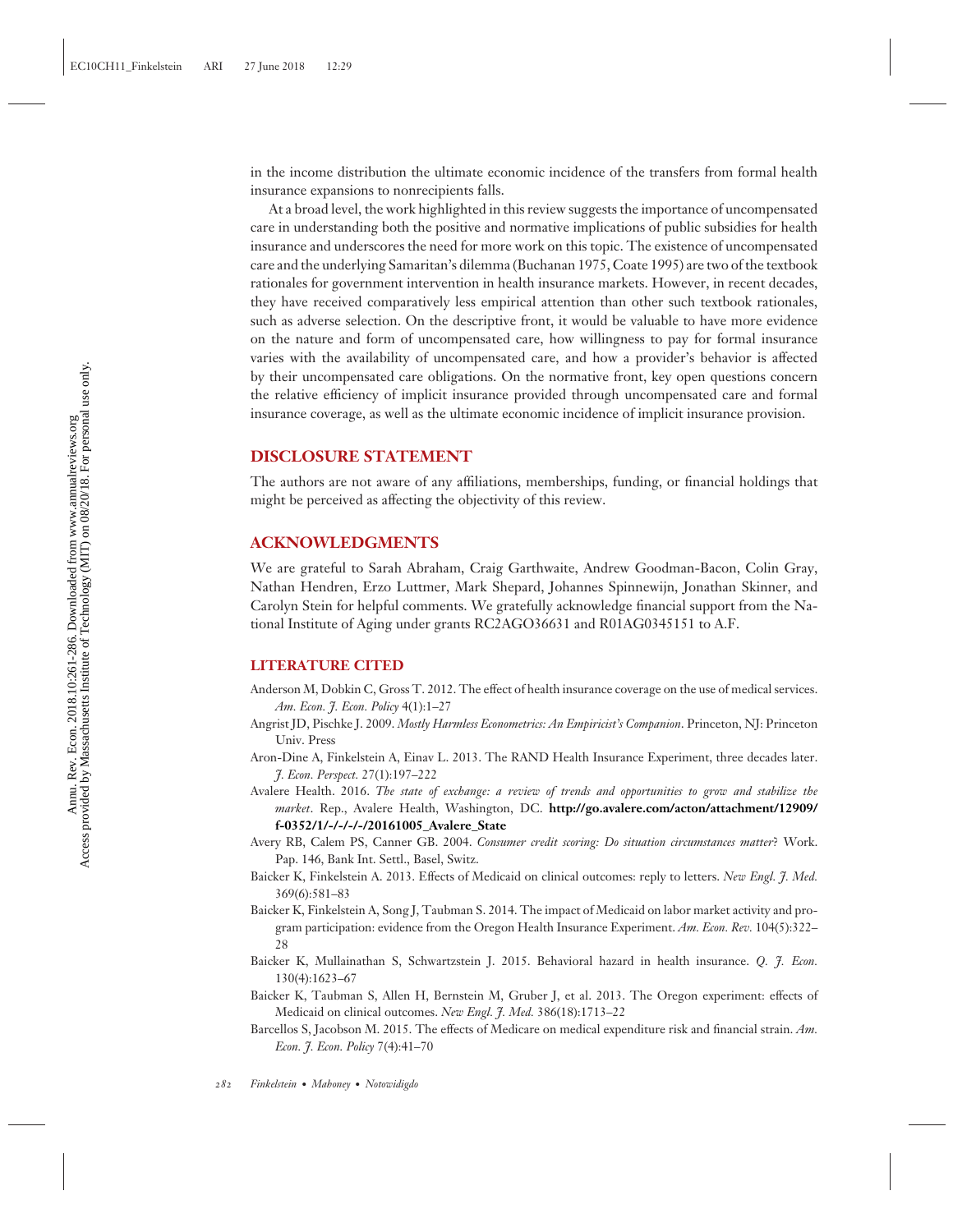Brevoort K, Grodzicki D, Hackmann MB. 2017. *Medicaid and financial health*. NBER Work. Pap. 24002

- Buchanan J. 1975. The Samaritans' dilemma. In *Altruism, Morality, and Economic Theory*, ed. ES Phelps, pp. 71–86. New York: Russell Sage
- Card D, Dobkin C, Maestas N. 2008. The impact of nearly universal insurance coverage on health care utilization: evidence from Medicare. *Am. Econ. Rev.* 98(5):2242–58
- Card D, Dobkin C, Maestas N. 2009. Does Medicare save lives? *Q. J. Econ.* 124(2):597–636
- Cardon J, Hendel I. 2001. Asymmetric information in health insurance: evidence from the National Medical Expenditure Survey. *RAND J. Econ.* 32(3):408–27
- Chan D, Gruber J. 2010. How sensitive are low income families to health plan prices? *Am. Econ. Rev.* 100(2):292–96
- Chandra A, Gruber J, McKnight R. 2011. The importance of the individual mandate: evidence from Massachusetts. *New Engl. J. Med.* 364(4):293–95
- Chetty R, Stepner M, Abraham S, Lin S, Scuderi B, et al. 2016. The association between income and life expectancy in the United States, 2001–2014. *J. Am. Med. Assoc.* 315(16):1750–66
- Clemens J, Gottlieb JD. 2017. In the shadow of a giant: Medicare's influence on private physician payments. *J. Political Econ.* 125(1):1–39
- Coate S. 1995. Altruism, the Samaritan's dilemma, and government transfer policy. *Am. Econ. Rev.* 85(1):46–57
- Congr. Budg. Off. 2013. *The distribution of major tax expenditures in the individual income tax system*. Rep., Congr. Budg. Off., Washington, DC
- Consum. Financ. Prot. Bur. 2014. *Consumer credit reports: a study of medical and non-medical collections*. Rep., Consum. Financ. Prot. Bur., Washington, DC
- Coughlin TA, Holahan J, Caswell K, McGrath M. 2014. *Uncompensated care for the uninsured in 2013: a detailed examination*. Rep., Kaiser Fam. Found., Menlo Park, CA
- Cunningham R III, Cunningham RM Jr. 1997. *The Blues: A History of the Blue Cross and Blue Shield System*. DeKalb, IL: North. Ill. Univ. Press
- Currie J, Gruber J. 1996. Saving babies: the efficacy and cost of recent changes in the Medicaid eligibility of pregnant woman. *J. Political Econ.* 104(6):1263–96
- Cutler D, Gruber J. 1996. Does public insurance crowd out private insurance? *Q. J. Econ.* 111(2):391–430
- Dague L. 2014. The effect of Medicaid premiums on enrollment: a regression discontinuity approach. *J. Health Econ.* 37:1–12
- Dague L, DeLeire T, Leininger L. 2017. The effect of public insurance coverage for childless adults on labor supply. *Am. Econ. J. Econ. Policy* 9(2):124–54
- Dobbie W, Goldsmith-Pinkham P, Mahoney N, Song J. 2017. *Bad credit, no problem? Credit and labor market consequences of bad credit reports*. NBER Work. Pap. 22711
- Dobkin C, Finkelstein A, Kluender R, Notowidigdo MJ. 2016. *The economic consequences of hospital admissions*. NBER Work. Pap. 22288
- Dranove D. 1988. Pricing by non-profit institutions: the case of hospital cost-shifting. *J. Health Econ.* 7(1):47– 57
- Dranove D, Garthwaite C, Ody C. 2014. *How do hospitals respond to negative financial shocks? The impact of the 2008 stock market crash*. NBER Work. Pap. 18853
- Dranove D, Garthwaite C, Ody C. 2015. *A floor-and-trade proposal to improve the delivery of charity-care services by U.S. nonprofit hospitals.* Discuss. Pap. 2015-07, Hamilton Proj., Washington, DC
- Dranove D, Garthwaite C, Ody C. 2016. Uncompensated care decreased at hospitals in Medicaid expansion states but not at hospitals in nonexpansion states. *Health Aff*. 35(8):1471–79
- Ehrlich I, Becker G. 1972. Market insurance, self-insurance, and self-protection. *J. Political Econ.* 80(4):623–48
- Einav L, Finkelstein A. 2011. Selection in insurance markets: theory and empirics in pictures. *J. Econ. Perspect.* 25(1):115–38
- Einav L, Finkelstein A. 2017. *Moral hazard in health insurance: What do we know and how do we know it?* NBER Work. Pap. 24055
- Einav L, Finkelstein A, Levin J. 2010. Beyond testing: empirical models of insurance markets. *Annu. Rev. Econ.* 2:311–36
- Einav L, Finkelstein A, Scrhimpf P, Ryan S, Cullen M. 2013. Selection on moral hazard in health insurance. *Am. Econ. Rev.* 103(1):178–219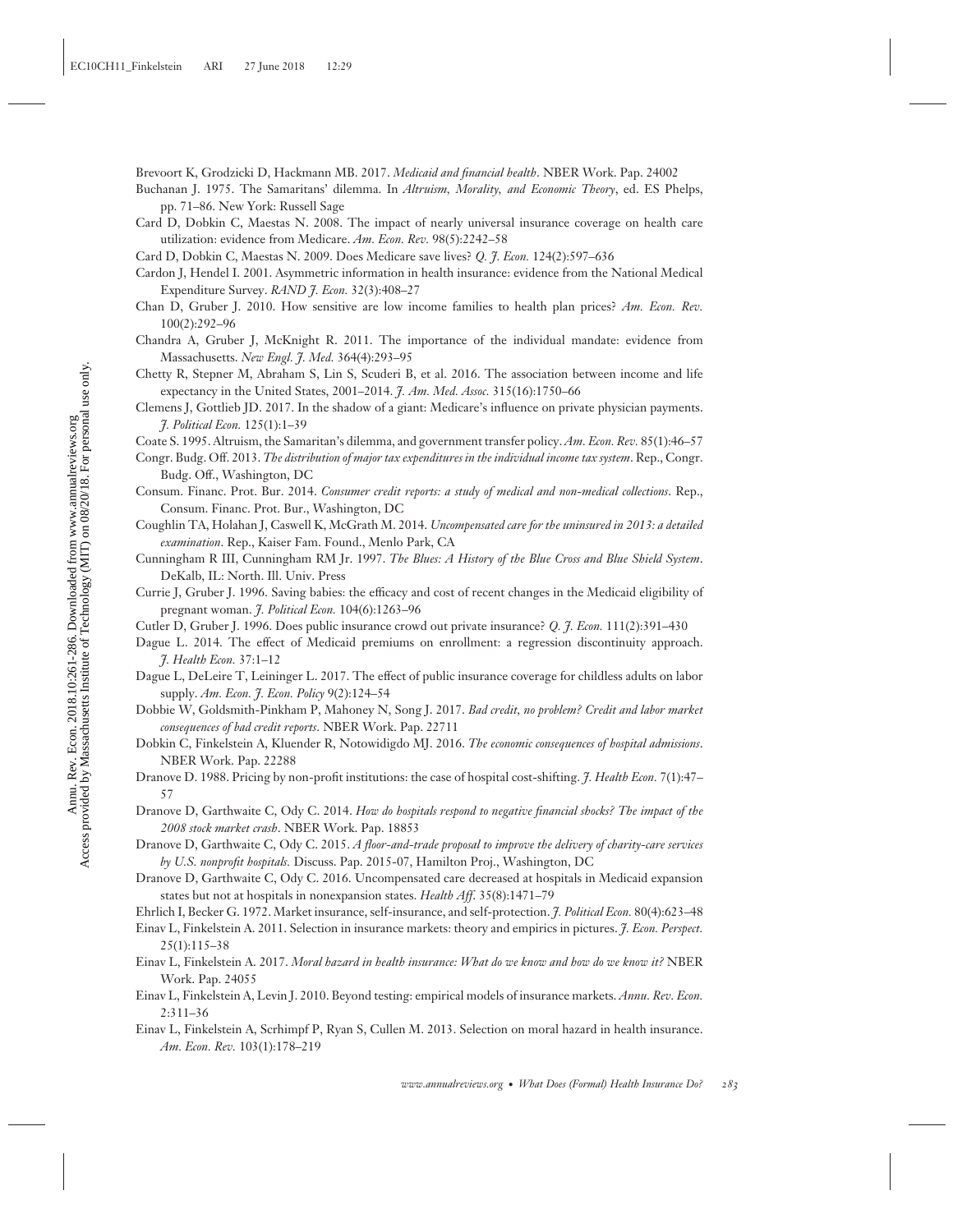- Einav L, Finkelstein A, Williams H. 2016. Paying on the margin for medical care: evidence from breast cancer treatments. *Am. Econ. J. Econ. Policy* 8(1):52–79
- Engelhard G, Gruber J. 2011. Medicare Part D and the financial protection of the elderly. *Am. Econ. J. Econ. Policy* 3(4):77–102

Fed. Trade Comm. 2012. *Report to Congress under Section 319 of the Fair and Accurate Credit Transactions Act of 2003*. Rep., Fed. Trade Comm., Washington, DC

- Finkelstein A. 2007. The aggregate effects of health insurance: evidence from the introduction of Medicare. *Q. J. Econ.* 122(1):1–37
- Finkelstein A, Hendren N, Luttmer E. 2015. *The value of Medicaid: interpreting the results of the Oregon Health Insurance Experiment*. NBER Work. Pap. 21308
- Finkelstein A, Hendren N, Shepard M. 2017. *Subsidizing health insurance for low income adults: evidence from Massachusetts*. NBER Work. Pap. 23668
- Finkelstein A, McKnight R. 2008. What did Medicare do? The initial impact of Medicare on mortality and out of pocket spending. *J. Public Econ.* 92(7):1644–68
- Finkelstein A, Taubman S, Allen H, Wright B, Baicker K. 2016. Effect of Medicaid coverage on ED use: further evidence from Oregon's experiment. *New Engl. J. Med.* 375(16):1505–7
- Finkelstein A, Taubman S, Wright B, Bernstein M, Gruber J, et al. 2012. The Oregon Health Insurance Experiment: evidence from the first year. *Q. J. Econ.* 127(3):1057–106
- Frakt A. 2011. How much do hospitals cost shift? A review of the evidence. *Milbank Q*. 89(1):90–130
- Fuchs V. 1974. *Who Shall Live? Health, Economics, and Social Choice*. Singapore: World Sci. Publ.
- Garthwaite C, Gross T, Notowidigdo MJ. 2014. Public health insurance, labor supply, and employment lock. *Q. J. Econ.* 129(2):653–96
- Garthwaite C, Gross T, Notowidigdo MJ. 2018. Hospitals as insurers of last resort. *Am. Econ. J. Appl. Econ.* 10(1):1–39
- Garthwaite C, Gross T, Notowidigdo MJ, Graves J. 2017. Insurance expansion and hospital emergency department access: evidence from the Affordable Care Act. *Ann. Intern. Med.* 166(3):172–79
- Goldstein A. 2016. Hospitals warn Trump, Congress of massive losses with Affordable Care Act repeal. *The Washington Post*, Dec. 6
- Goodman-Bacon A. 2018. Public insurance and mortality: evidence from Medicaid implementation. *J. Political Econ.* 126(1):216–62
- Gov. Account. Off. 2008. *Nonprofit hospitals: variation in standards and guidance limits comparison of how hospitals meet community benefit requirements*. Rep. GAO-08-880, Gov. Account. Off., Washington, DC
- Gross T, Notowidigdo MJ. 2011. Health insurance and the consumer bankruptcy decision: evidence from expansions of Medicaid. *J. Public Econ.* 95(7–8):767–78
- Grossman M. 1972. On the concept of health capital and the demand for health. *J. Political Econ.* 80(2):223–25
- Hackman M, Kolstad J, Kowalski A. 2015. Adverse selection and an individual mandate: when theory meets practice. *Am. Econ. Rev.* 105(3):1030–66
- Hadley J, Holahan J, Coughlin T, Miller D. 2008. Covering the uninsured in 2008: current costs, sources of payment, and incremental costs. *Health Aff*. 27(5):399–415
- Hendren N. 2014. *The inequality deflator: interpersonal comparison without a social welfare function*. NBER Work. Pap. 201351
- Hendren N. 2016a. *Measuring ex-ante welfare in insurance markets*. Work. Pap., Harvard Univ., Cambridge, MA
- Hendren N. 2016b. The policy elasticity. *Tax Policy Econ*. 30(1):51–89
- Herring B. 2005. The effect of the availability of charity care to the uninsured on the demand for private health insurance. *J. Health Econ.* 24(2):225–52
- Hsia RY, Kellermann AL, Shen Y-C. 2011. Factors associated with closures of emergency departments in the United States. *JAMA* 305(19):1978–85
- Hu L, Kaestner R, Mazumder B, Miller S, Wong A. 2016. *The effect of the patient protection and Affordable Care Act Medicaid expansions on financial well-being*. NBER Work. Pap. 22170
- Kolstad J, Kowalski A. 2012. The impact of health care reform on hospital and preventive care: evidence from Massachusetts. *J. Public Econ.* 96(11–12):909–29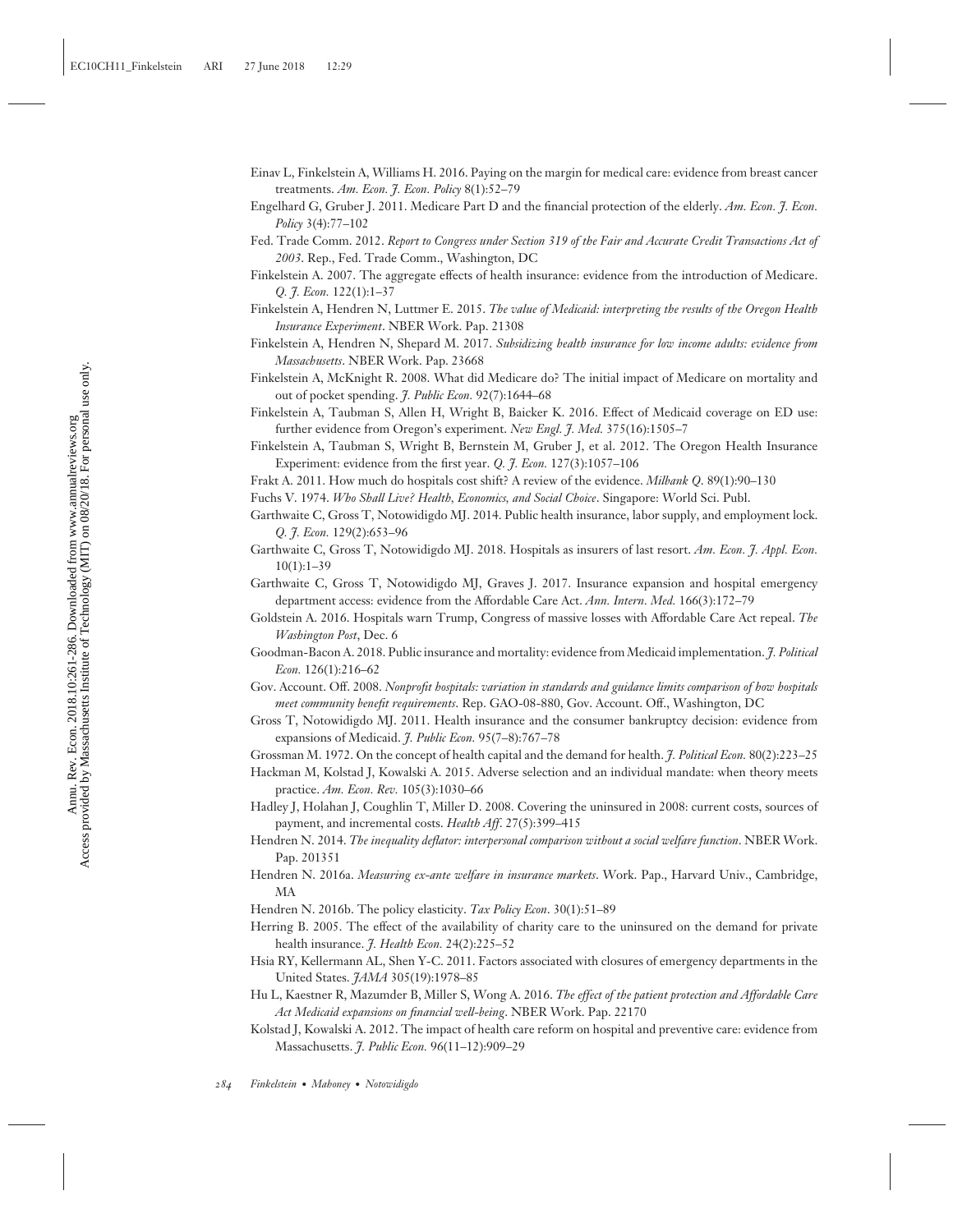- Krueger AB, Kuziemko I. 2013. The demand for health insurance among uninsured Americans: results of a survey experiment and implications for policy. *J. Health Econ.* 325(5):780–93
- Lakdawalla D, Sood N. 2009. Innovation and the welfare effects of public drug insurance. *J. Public Econ.* 93(3–4):541–48
- LeCuyer NA, Singhal S. 2007. Overhauling the US health care payment system. *McKinsey Quarterly*, June

- Lo Sasso A, Buchmueller T. 2004. The effect of the State Children's Health Insurance Program on health insurance coverage. *J. Health Econ.* 23(5):1059–82
- Lo Sasso A, Meyer B. 2006. *The health care safety net and crowd-out of private health insurance*. NBER Work. Pap. 11977
- Mahoney N. 2015. Bankruptcy as implicit health insurance. *Am. Econ. Rev.* 105(2):710–46
- Mann RJ, Porter K. 2010. Saving up for bankruptcy. *Georgetown Law J*. 98(2):289–339
- Mazumder B, Miller S. 2016. The effects of the Massachusetts health reform on household financial distress. *Am. Econ. J. Econ. Policy* 8(3):284–313
- Michalopoulos C, Wittenburg D, Israel D, Schore J, Warren A, et al. 2011. *The Accelerated Benefits Demonstration and Evaluation Project: impacts on health and employment at 12 months*. Rep., MDRC, New York
- Miller S, Wherry L. 2016. Early coverage, access, utilization, and health effects of the Affordable Care Act Medicaid expansions: a quasi-experimental study. *Ann. Intern. Med.* 164(12):795–803
- Miller S, Wherry L. 2017. Health and access to care during the first 2 years of the ACA Medicaid expansions. *New Engl. J. Med.* 376(10):947–56
- Morrisey M. 1994. *Cost Shifting in Health Care: Separating Evidence from Rhetoric*. Washington, DC: AEI Press *National Federation of Independent Business v. Sebelius*, 567 U.S. 1 (2012)
- Natl. Cent. Health Stat. 2015. *Health, United States, 2015*. Rep., Natl. Cent. Health Stat., Hyattsville, MD
- Newhouse JP, Insur. Exp. Group. 1993. *Free for All? Lessons from the RAND Health Insurance Experiment*. Cambridge, MA: Harvard Univ. Press
- Nicholson S, Pauly MV, Burns LR, Baumritter A, Asch DA. 2000. Measuring community benefits provided by for-profit and nonprofit hospitals. *Health Aff*. 19(6):168–77
- Norton E, Staiger D. 1994. How hospital ownership affects access to care for the uninsured. *RAND J. Econ.* 25(1):171–85
- Ollove M. 2013. Hospitals press states to expand Medicaid. *Kaiser Health News*, Apr. 17
- Panhans M. 2017. *Adverse selection in ACA exchange markets: evidence from Colorado*. Work. Pap., Duke Univ., Durham, NC
- Pauly M. 1968. The economics of moral hazard: comment. *Am. Econ. Rev.* 58(3):531–37
- Rudowitz R. 2013. *How do Medicaid Disproportionate Share Hospital (DSH) payments change under the ACA?* Issue Brief, Kaiser Comm. Medicaid Uninsur., Kaiser Fam. Found., Menlo Park, CA
- Saez E, Stantcheva S. 2016. Generalized social marginal welfare weights for optimal tax theory. *Am. Econ. Rev.* 106(1):24–45
- Simon K. 2005. Adverse selection in health insurance markets? Evidence from state small-group health insurance reforms. *J. Public Econ.* 89(9–10):1865–77
- Spinnewijn J. 2018. Heterogeneity, demand for insurance, and adverse selection. *Am. Econ. J. Econ. Policy* 9(1):308–43
- Taubman S, Allen H, Wright B, Baicker K, Finkelstein A. 2014. Medicaid increases emergency department use: evidence from Oregon's Health Insurance Experiment. *Science* 343(6168):263–68
- Tebaldi P. 2016. *Estimating equilibrium in health insurance exchanges: price competition and subsidy design under the ACA*. Work. Pap., Univ. Chicago
- Timmins LL. 2014. *How do hospitals respond to financial pain? Evidence from hospital markets in Texas*. Work. Pap., Univ. B. C., Vancouver, Can.
- US Dep. Agric. 2016. *The food stamp assistance landscape: FY 2015 annual report*. Rep., US Dep. Agric., Washington, DC
- US Dep. Health Hum. Serv. 2015. *2015 actuarial report on the financial outlook for Medicaid*. Rep., US Dep. Health Hum. Serv., Washington, DC
- US Intern. Revenue Serv. 2007. *Hospital compliance project: interim report*. Rep., US Intern. Revenue Serv., Washington, DC

Leung P, Mas A. 2018. Employment effects of the ACA Medicaid expansions. *Ind. Relat.* 57(2):206–34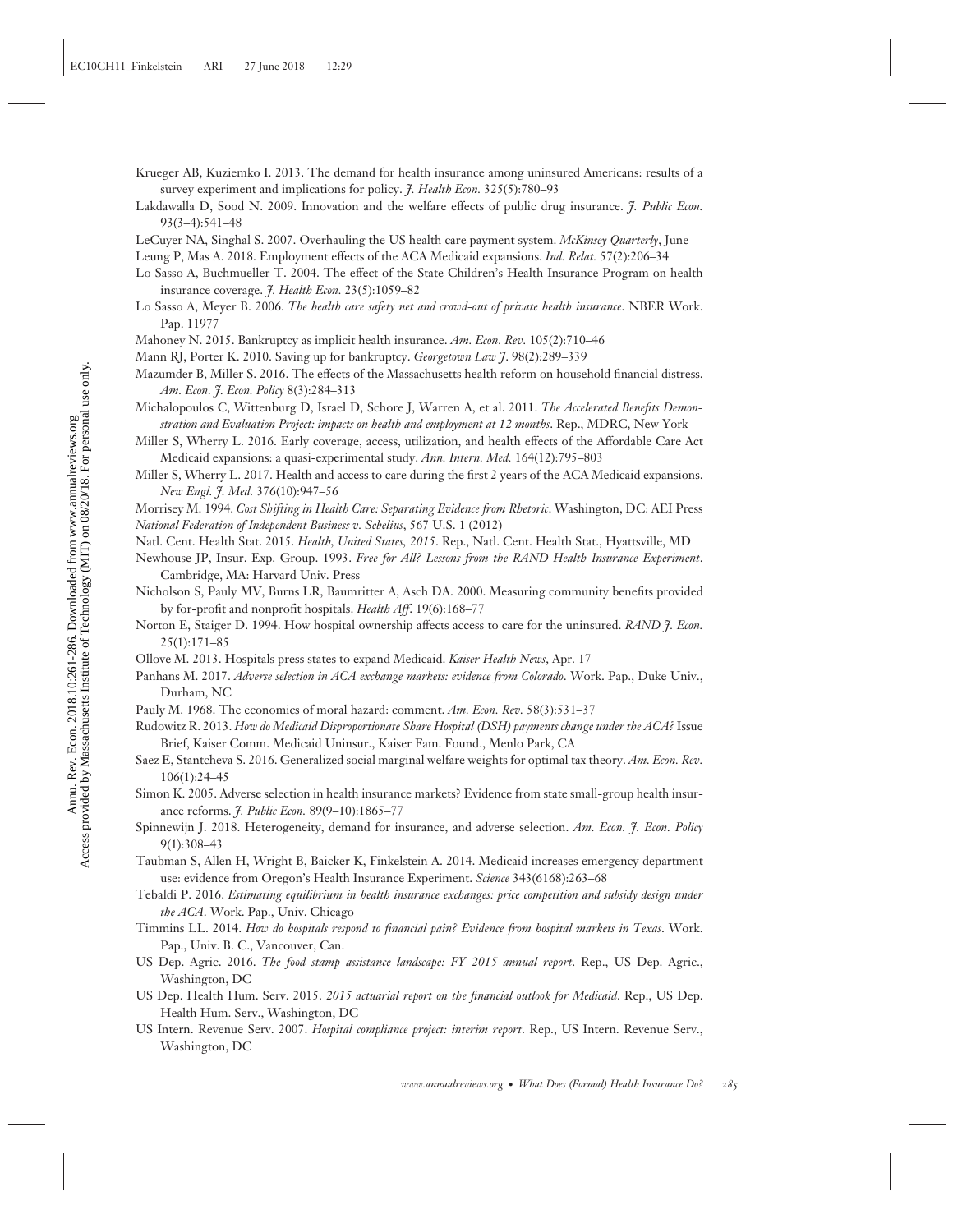US Intern. Revenue Serv. 2015. *EITC calendar year report*. Rep., US Intern. Revenue Serv., Washington, DC

- Weyl G, Fabinger M. 2013. Pass-through as an economic tool: principles of incidence under imperfect competition. *J. Political Econ.* 121(3):528–83
- Wherry LR, Meyer BD. 2016. Saving teens: using a policy discontinuity to estimate the effects of Medicaid eligibility. *J. Hum. Resour.* 51(3):556–88
- Wherry LR, Miller S, Kaestner R, Meyer B. 2018. Childhood Medicaid coverage and later life health care utilization. *Rev. Econ. Stat.* In press
- Zeckhauser R. 1970. Medical insurance: a case study of the tradeoff between risk spreading and appropriate incentives. *J. Econ. Theory* 2(1):10–26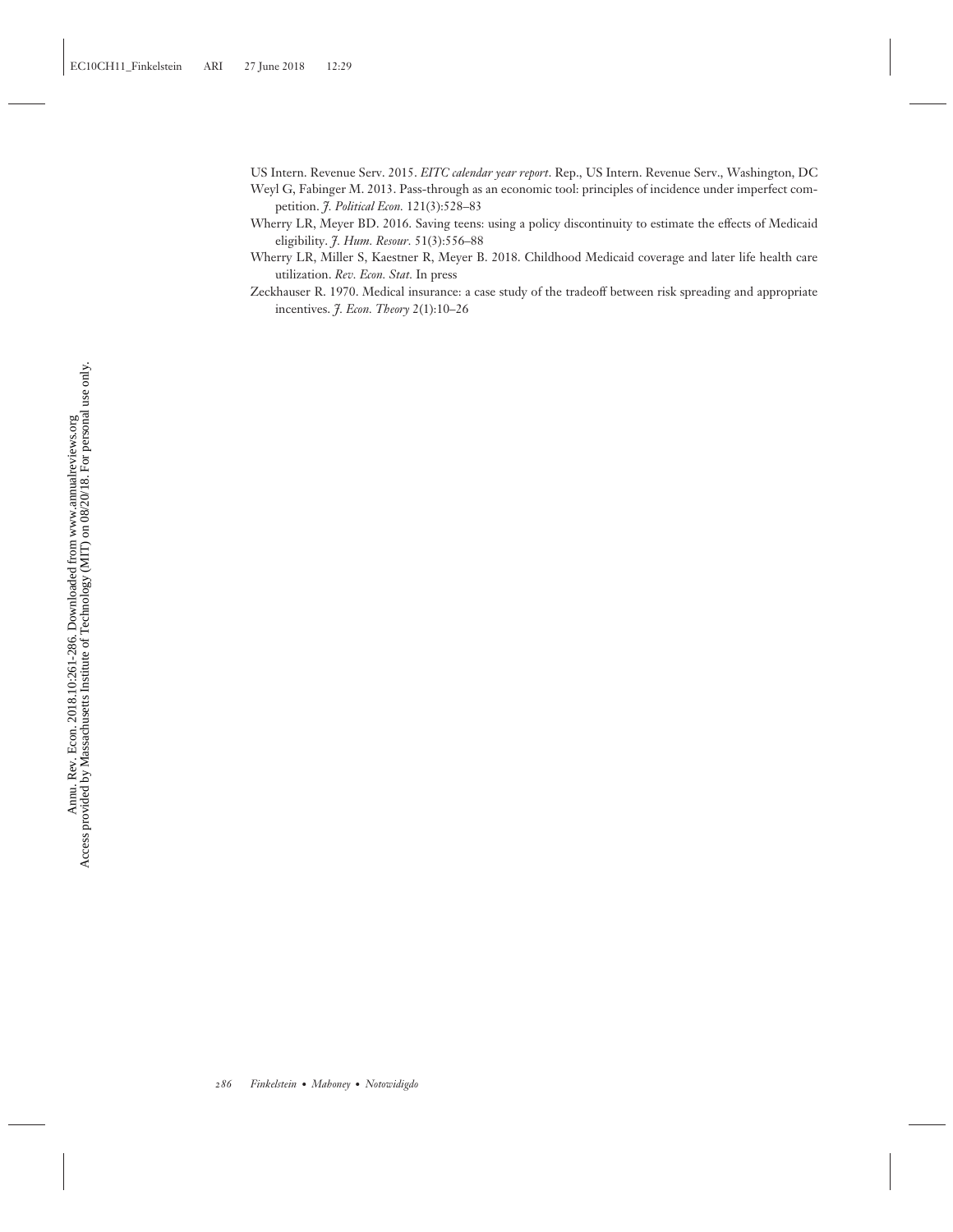# **ANNUAL REVIEWS Connect With Our Experts**



ONLINE NOW!

# **New From Annual Reviews:**

# *Annual Review of Criminology* **[criminol.annualreviews.org](http://www.annualreviews.org/journal/criminol) • Volume 1 • January 2018**

# Co-Editors: **Joan Petersilia**, *Stanford University* and **Robert J. Sampson**, *Harvard University*

The *Annual Review of Criminology* provides comprehensive reviews of significant developments in the multidisciplinary field of criminology, defined as the study of both the nature of criminal behavior and societal reactions to crime. International in scope, the journal examines variations in crime and punishment across time (e.g., why crime increases or decreases) and among individuals, communities, and societies (e.g., why certain individuals, groups, or nations are more likely than others to have high crime or victimization rates). The societal effects of crime and crime control, and why certain individuals or groups are more likely to be arrested, convicted, and sentenced to prison, will also be covered via topics relating to criminal justice agencies (e.g., police, courts, and corrections) and criminal law.

#### **TABLE OF CONTENTS FOR VOLUME 1:**

#### THE DISCIPLINE

- *• Reflections on Disciplines and Fields, Problems, Policies, and Life,*  James F. Short
- *• Replication in Criminology and the Social Sciences,*  William Alex Pridemore, Matthew C. Makel, Jonathan A. Plucker

#### CRIME AND VIOLENCE

- *• Bringing Crime Trends Back into Criminology: A Critical Assessment of the Literature and a Blueprint for Future Inquiry,* Eric P. Baumer, María B. Vélez, Richard Rosenfeld
- *• Immigration and Crime: Assessing a Contentious Issue,* Graham C. Ousey, Charis E. Kubrin
- *• The Long Reach of Violence: A Broader Perspective on Data, Theory, and Evidence on the Prevalence and Consequences of Exposure to Violence,* Patrick Sharkey
- *• Victimization Trends and Correlates: Macro‑ and Microinfluences and New Directions for Research,* Janet L. Lauritsen, Maribeth L. Rezey
- *• Situational Opportunity Theories of Crime,* Pamela Wilcox, Francis T. Cullen
- *• Schools and Crime,* Paul J. Hirschfield

#### PUNISHMENT AND POLICY

- *• Collateral Consequences of Punishment: A Critical Review and Path Forward,* David S. Kirk, Sara Wakefield
- *• Understanding the Determinants of Penal Policy: Crime, Culture, and Comparative Political Economy,* Nicola Lacey, David Soskice, David Hope
- *• Varieties of Mass Incarceration: What We Learn from State Histories,*  Michael C. Campbell
- *• The Politics, Promise, and Peril of Criminal Justice Reform in the Context of Mass Incarceration,* Katherine Beckett

#### THE PRISON

- *• Inmate Society in the Era of Mass Incarceration,* Derek A. Kreager, Candace Kruttschnitt
- *• Restricting the Use of Solitary Confinement,* Craig Haney

DEVELOPMENTAL AND LIFE‑COURSE CRIMINOLOGY

- *• Desistance from Offending in the Twenty‑First Century,*  Bianca E. Bersani, Elaine Eggleston Doherty
- *• On the Measurement and Identification of Turning Points in Criminology,* Holly Nguyen, Thomas A. Loughran

#### ECONOMICS OF CRIME

- *• Gun Markets,* Philip J. Cook
- *• Offender Decision‑Making in Criminology: Contributions from Behavioral Economics,* Greg Pogarsky, Sean Patrick Roche, Justin T. Pickett

#### POLICE AND COURTS

- *• Policing in the Era of Big Data,* Greg Ridgeway
- *• Reducing Fatal Police Shootings as System Crashes: Research, Theory, and Practice,* Lawrence W. Sherman
- *• The Problems With Prosecutors,* David Alan Sklansky
- *• Monetary Sanctions: Legal Financial Obligations in US Systems of Justice,* Karin D. Martin, Bryan L. Sykes, Sarah Shannon, Frank Edwards, Alexes Harris
- *• Forensic DNA Typing,* Erin Murphy

# **ANNUAL REVIEWS |** CONNECT WITH OUR EXPERTS 650.493.4400/800.523.8635 (us/can)

only.  $_{\rm{use}}$ 

www.annualreviews.org | service@annualreviews.org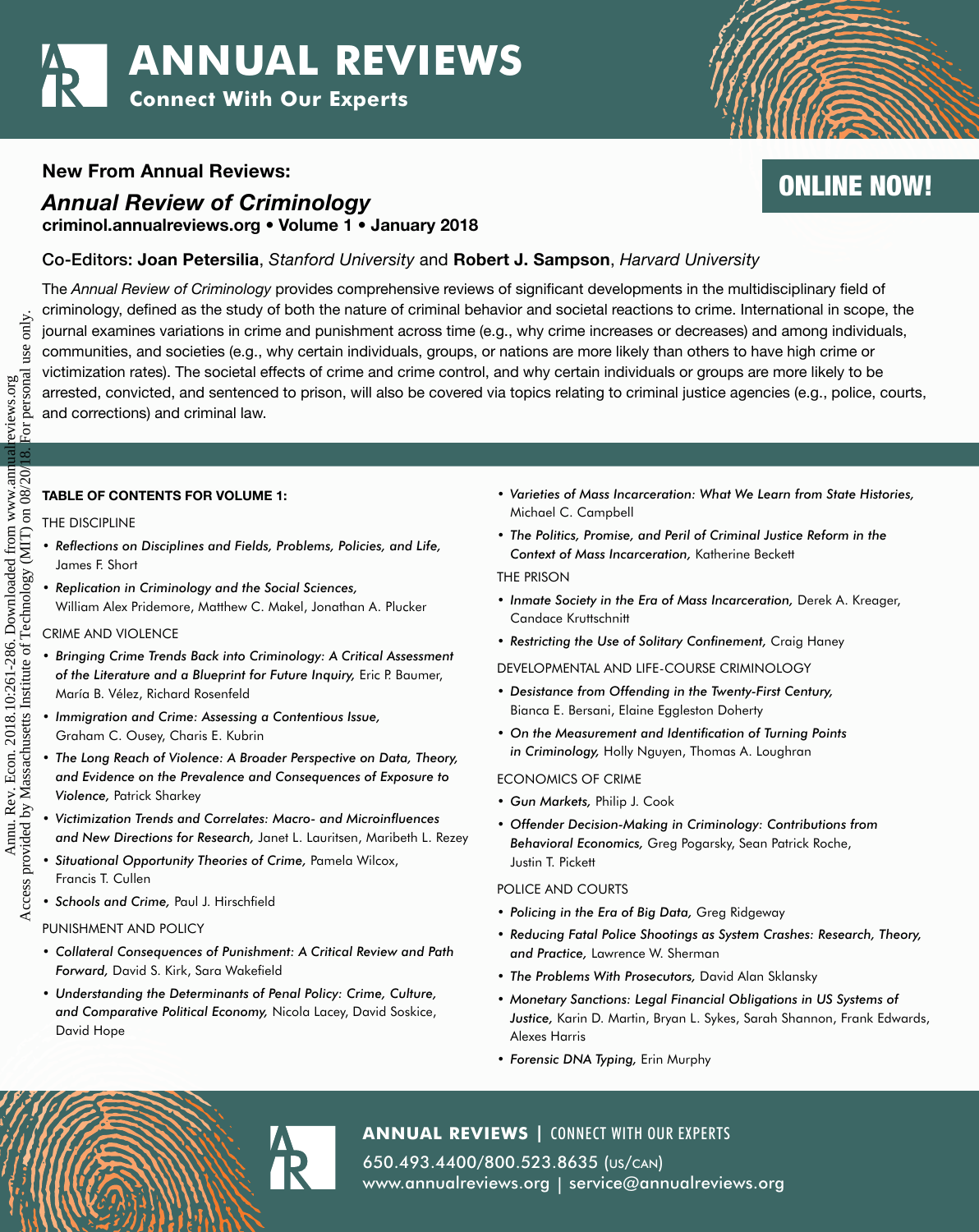

*v*

**Annual Review of Economics**

# Contents Volume 10, 2018

| Sorting in the Labor Market                                                                                              |
|--------------------------------------------------------------------------------------------------------------------------|
| The Econometrics of Shape Restrictions<br>Denis Chetverikov, Andres Santos, and Azeem M. Shaikh 31                       |
| Networks and Trade                                                                                                       |
| Economics of Child Protection: Maltreatment, Foster Care,<br>and Intimate Partner Violence                               |
| Fixed Effects Estimation of Large-T Panel Data Models                                                                    |
| Radical Decentralization: Does Community-Driven Development Work?                                                        |
| The Cyclical Job Ladder                                                                                                  |
| The Consequences of Uncertainty: Climate Sensitivity and Economic<br>Sensitivity to the Climate                          |
| Measuring Global Value Chains                                                                                            |
| Implications of High-Frequency Trading for Security Markets                                                              |
| What Does (Formal) Health Insurance Do, and for Whom?<br>Amy Finkelstein, Neale Mahoney, and Matthew J. Notowidigdo  261 |
| The Development of the African System of Cities                                                                          |
| Idea Flows and Economic Growth                                                                                           |
| Welfare Reform and the Labor Market                                                                                      |